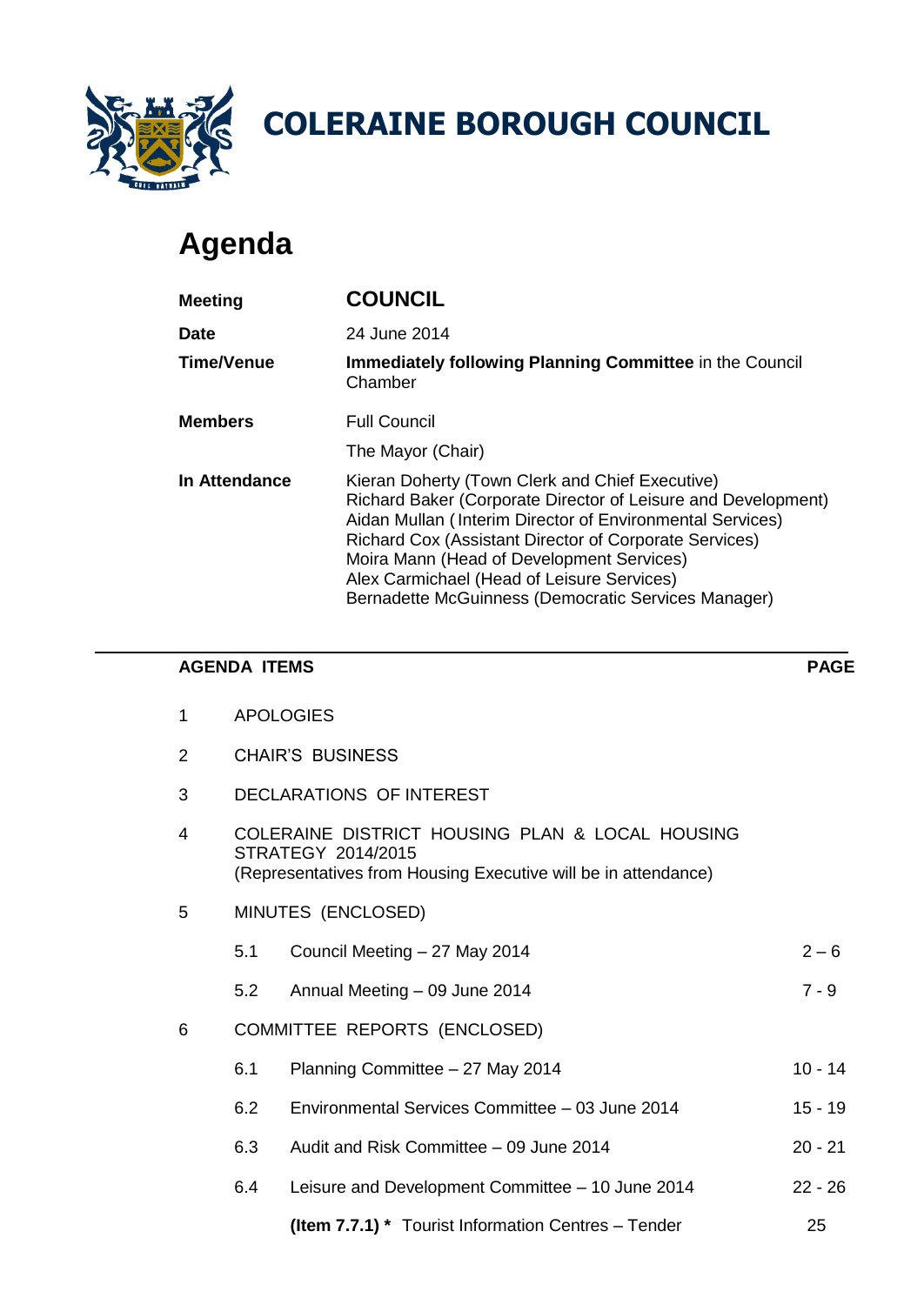# **(In Committee)**

6.5 Corporate Affairs Committee – 17 June 2014 27 - 29

7 NORTHERN IRELAND LOCAL GOVERNMENT CODE OF CONDUCT FOR COUNCILLORS (REPORT ENCLOSED)

- 8 CORRESPONDENCE (ENCLOSED)
- 9 DOCUMENTS FOR SEALING

**\* Recommended for consideration "In Committee"**

COLERAINE

Cloonavin KIERAN DOHERTY<br>66 Portstewart Road Town Clerk and Chief Exec Town Clerk and Chief Executive

19 June 2014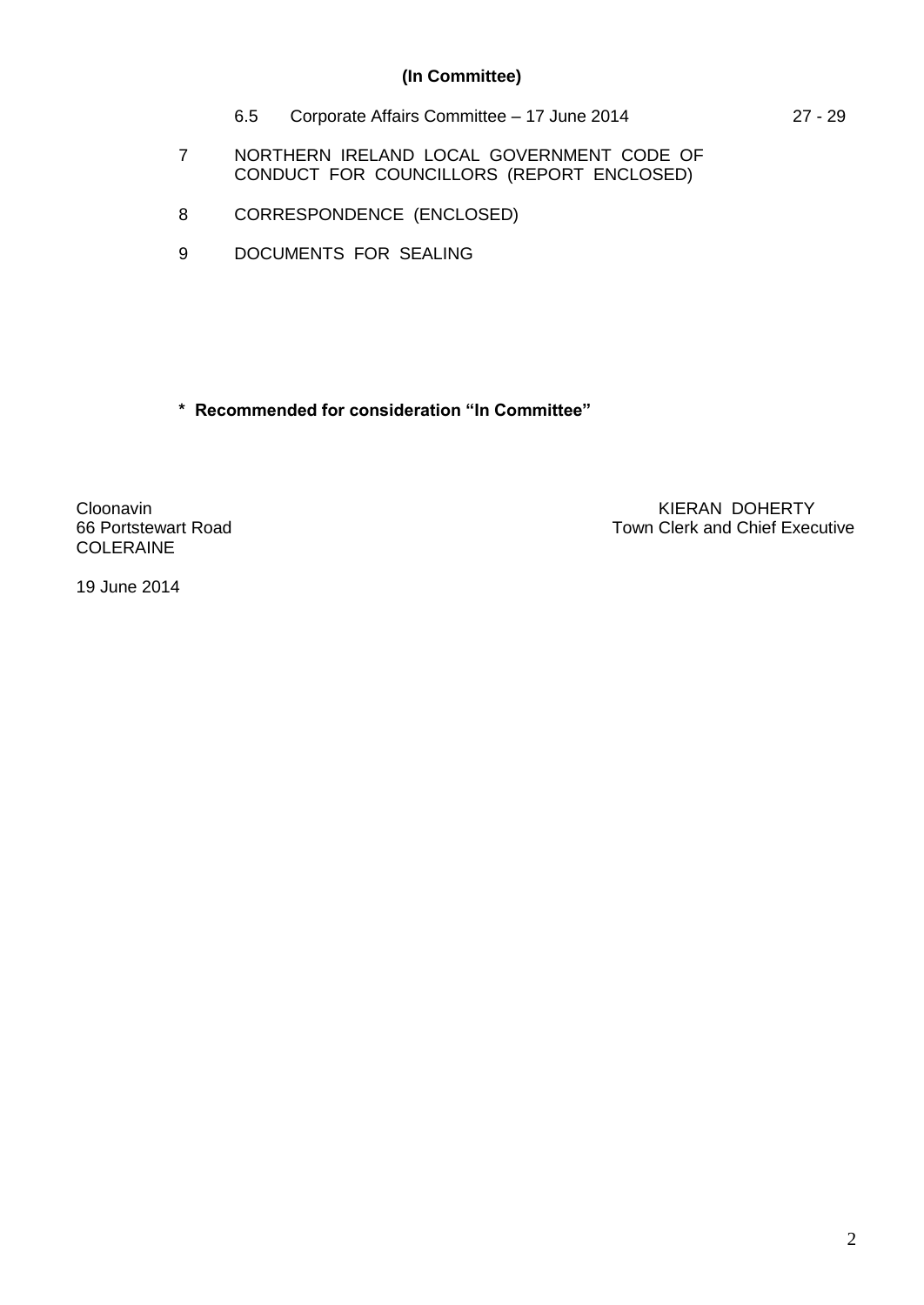| <b>Meeting</b> | <b>Council</b>                                                                                                                                                                                                                                                                                            |  |  |
|----------------|-----------------------------------------------------------------------------------------------------------------------------------------------------------------------------------------------------------------------------------------------------------------------------------------------------------|--|--|
| Date and Time  | 27 May 2014 at 7.25pm                                                                                                                                                                                                                                                                                     |  |  |
| Location       | Bann View Committee Room, Cloonavin                                                                                                                                                                                                                                                                       |  |  |
| <b>Chair</b>   | The Mayor, Councillor D Harding                                                                                                                                                                                                                                                                           |  |  |
| <b>Present</b> | Deputy Mayor, Councillor M Fielding                                                                                                                                                                                                                                                                       |  |  |
|                | Aldermen W Creelman, M Hickey, N Hillis and J McClure<br>Councillors C Alexander, C Archibald, Y Boyle, T Clarke,<br>S Cole, G Duddy, B Fitzpatrick, R Holmes, W King,<br>M Knight-McQuillan, R Loftus, W McCandless, S Quigley<br>and C Sugden                                                           |  |  |
| In Attendance  | Town Clerk and Chief Executive, Corporate Director of Leisure<br>and Development, Interim Director of Environmental Services,<br>Head of Development Services, Head of Finance, Principal<br>Administrative Officer, Business Support and Administration<br>Manager and Acting Business Support Assistant |  |  |

#### **1 APOLOGIES**

Apologies were recorded for Alderman Fielding and Councillor Barbour.

#### **2 CHAIR'S BUSINESS**

#### **2.1 Elections 2014**

The Mayor congratulated Members on their success in the recent elections.

#### **2.2 Sympathy**

The Mayor expressed his regret at the passing of Randal Crawford and paid tribute to his work in politics.

#### **2.3 Armed Forces Day - Monday 23 June 2014**

The Mayor highlighted this forthcoming event to Members.

# **2.4 World War 1 - Royal British Legion Reception**

This event, which would be on Wednesday 25 June 2014, was brought to the attention of Members. It was noted that the Royal British Legion from the North and South of Ireland would be in attendance.

# **2.5 Station Square Environmental Improvement Scheme**

The Mayor reported that this project had won a prestigious Royal Institute of Chartered Surveyors (RICS) 2014 Regeneration Award. He thanked all staff involved in this work and noted it would be eligible for the UK finals later this year.

# **3 DECLARATIONS OF INTEREST**

There were no declarations of interest.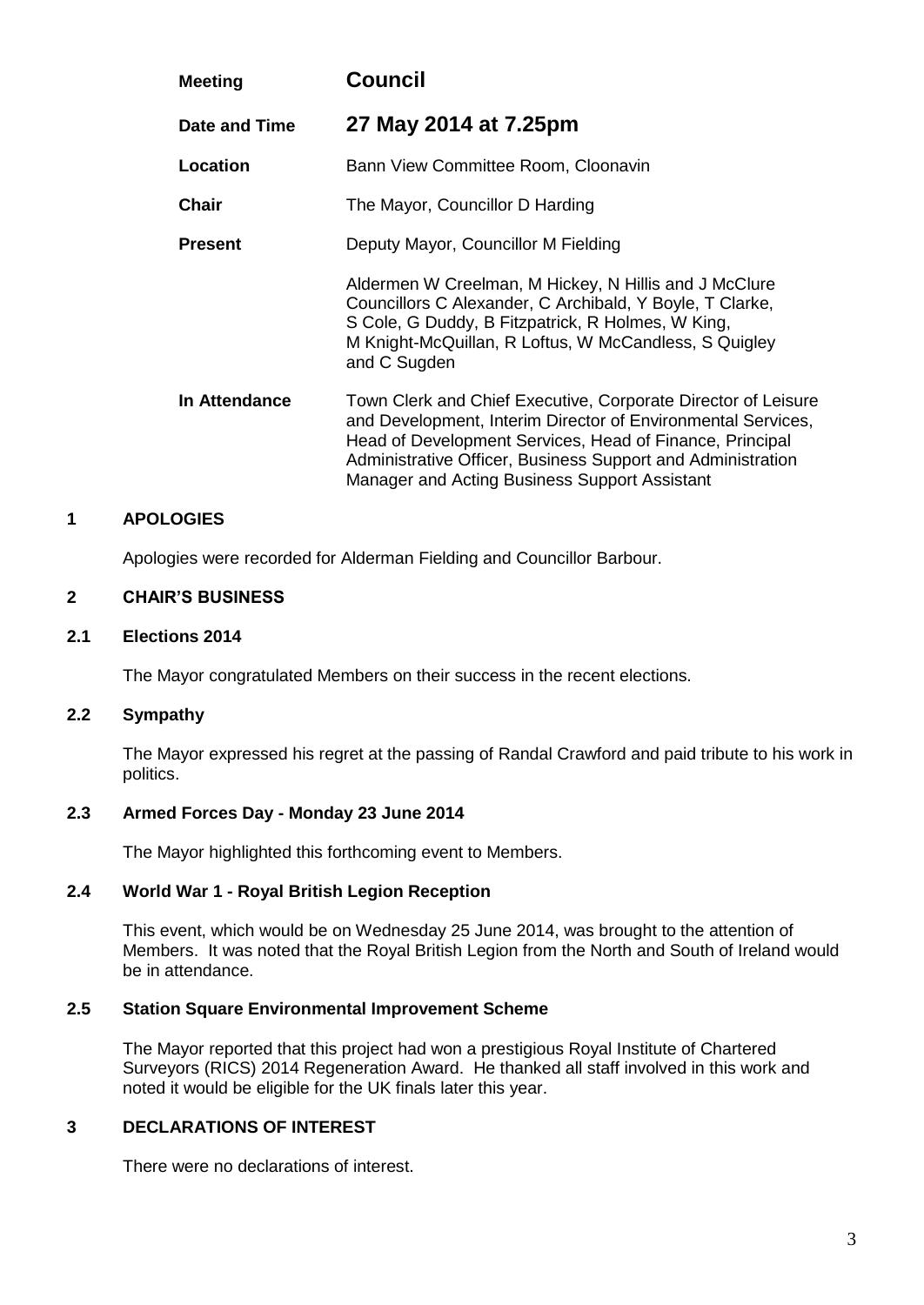# **5 ROADS PROGRAMME – ANNUAL REPORT 2014/15**

Mr Alan Keys and Mr Austin Montgomery, of Roads Service, elaborated on the report including the 2013/14 expenditure, completed and proposed works, 2014/15 proposed traffic schemes, street lighting and planning. They answered questions and also reminded Members to submit Request/Enquiry Forms on any issues they have raised.

At Members' request, the following was discussed:

- Proposed scheme Ring Road, Lodge Road Roundabout to Ballycastle Road, Coleraine.
- Update on A26 Frocess Road dualling.
- Tree planting and clearance versus road user safety, as highlighted by Cloyfin Road, Coleraine upgrade.
- Completed resurfacing of Diamond, Kilrea.
- A2 Quilly Road, Coleraine work completed and hazardous bend needing further fixing.
- Killowen Street and Winston Way, Coleraine resurfacing completed resulting in lack of drainage and update on further work required.

# **6 MINUTES**

The Minutes of the Council Meetings of 08 April 2014 and 23 April 2013 were confirmed and signed.

# **6.1 Mayor's Visit - Malawi**

On the request of Members, the Mayor provided a brief outline of his recent trip to Malawi. He acknowledged the work of the Zomba Action Project (ZAP) in Coleraine and in Zomba and the difference the group's projects were making to the local people. The Mayor had been deeply affected by the visit and had committed to taking on a personal project. He urged Members to visit Zomba if they had an opportunity.

## **6.2 Condolences**

Members expressed their condolences to the Mayor on the recent passing of his father and uncle and to the Chief Executive on the passing of his mother.

# **7 COMMITTEE REPORTS**

#### **7.1 Planning Committee**

The Minutes of the Planning Committee meeting of 23 April 2014 were proposed by the Chairman, Alderman Creelman and seconded by Councillor Boyle.

#### **7.1.1 Northern Ireland Environment Agency**

On the proposal of Alderman Hickey and seconded by Councillor Loftus, it was requested that 86 Main Street, Portrush be removed from the NIEA listings. It was noted that Planning Committee had full Council powers and that the decision made at Committee could not be altered. On this basis the proposal was withdrawn.

The Report was, therefore, agreed.

# **7.2 Leisure and Development Committee**

The Minutes of the Leisure and Development Committee meeting of 15 April 2014 were proposed by the Chairman, Councillor McCandless and seconded by Councillor King.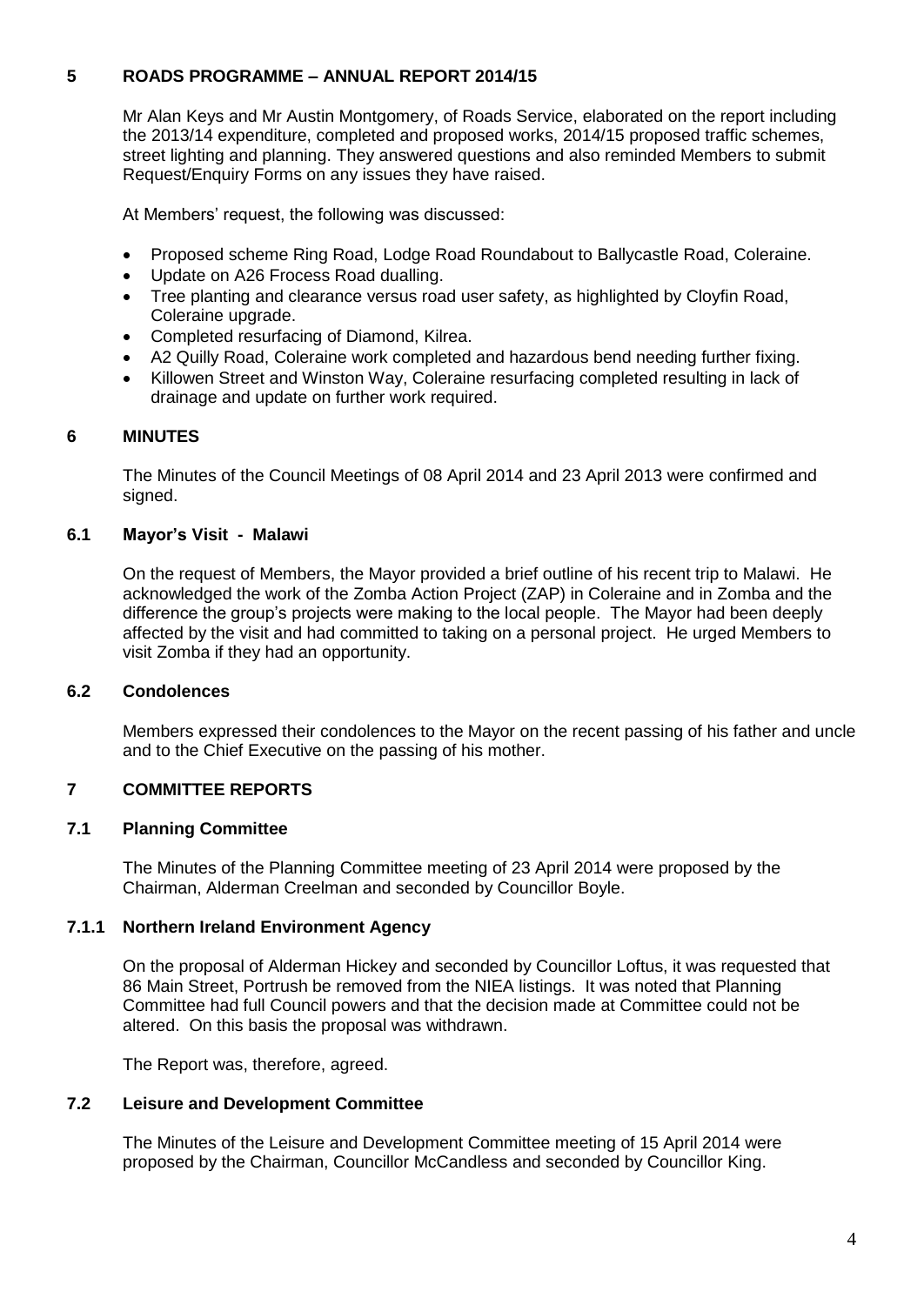# **7.2.1 Queen's Baton Relay – Commonwealth Games**

Councillor Duddy had expressed feedback from constituents in the 'Heights' area of Coleraine who had been largely unaware of the event. It was noted by Members that Council had operated in a facilitating role for this event and had no control over the itinerary.

# **7.2.2 Dunluce Summer Solstice Concert**

The Mayor drew Members' attention to this event which would be held at the Magheracross site adjacent to Dunluce Castle on 21 June 2014.

Members noted that there was no direct financial support by Council who contributed support 'in kind' to the event.

The report was subsequently agreed.

#### **7.3 Environmental Services Committee**

The Minutes of the Environmental Services Committee meeting of 06 May 2014 were proposed by the Chairman, Councillor King and seconded by Councillor Loftus and agreed.

# **7.4 Corporate Affairs**

The Minutes of the Corporate Affairs Committee meeting of 07 May 2014 were proposed by the Chairman, Councillor Duddy and seconded by Councillor Cole.

#### **7.4.1 Procurement Officer**

In response to Members' questions the Chief Executive clarified the 'At Risk' categorisation of posts and the operation of the associated trawling exercise.

#### **7.4.2 Governance Arrangements**

The Chief Executive advised Members that the implementation date for the new governance arrangements and rhythm for Council and Committee meetings would be 1 June 2014.

The report was subsequently agreed.

#### **8 CAUSEWAY COAST AND GLENS DISTRICT COUNCIL – MONTHLY MEETINGS**

The Chief Executive reported that the Annual Meeting of the Shadow Council would take place on 12 June 2014, with subsequent meetings to be held at 7pm on the fourth Thursday of each month and that the Shadow Council had requested use of the Council Chamber for the meetings.

**Agreed:** That Council approve the use of the Council Chamber for meetings of the Shadow Council.

#### **9 ARRANGEMENTS FOR 2014 ANNUAL MEETING**

Consideration was given to the report of the Chief Executive (previously supplied). The Chief Executive elaborated on various issues in the Report and answered queries from Members.

**Agreed:** That the Annual Meeting be held on Monday 9 June 2014 at 6:30pm.

#### **10 CORRESPONDENCE**

Members noted the following correspondence (previously supplied):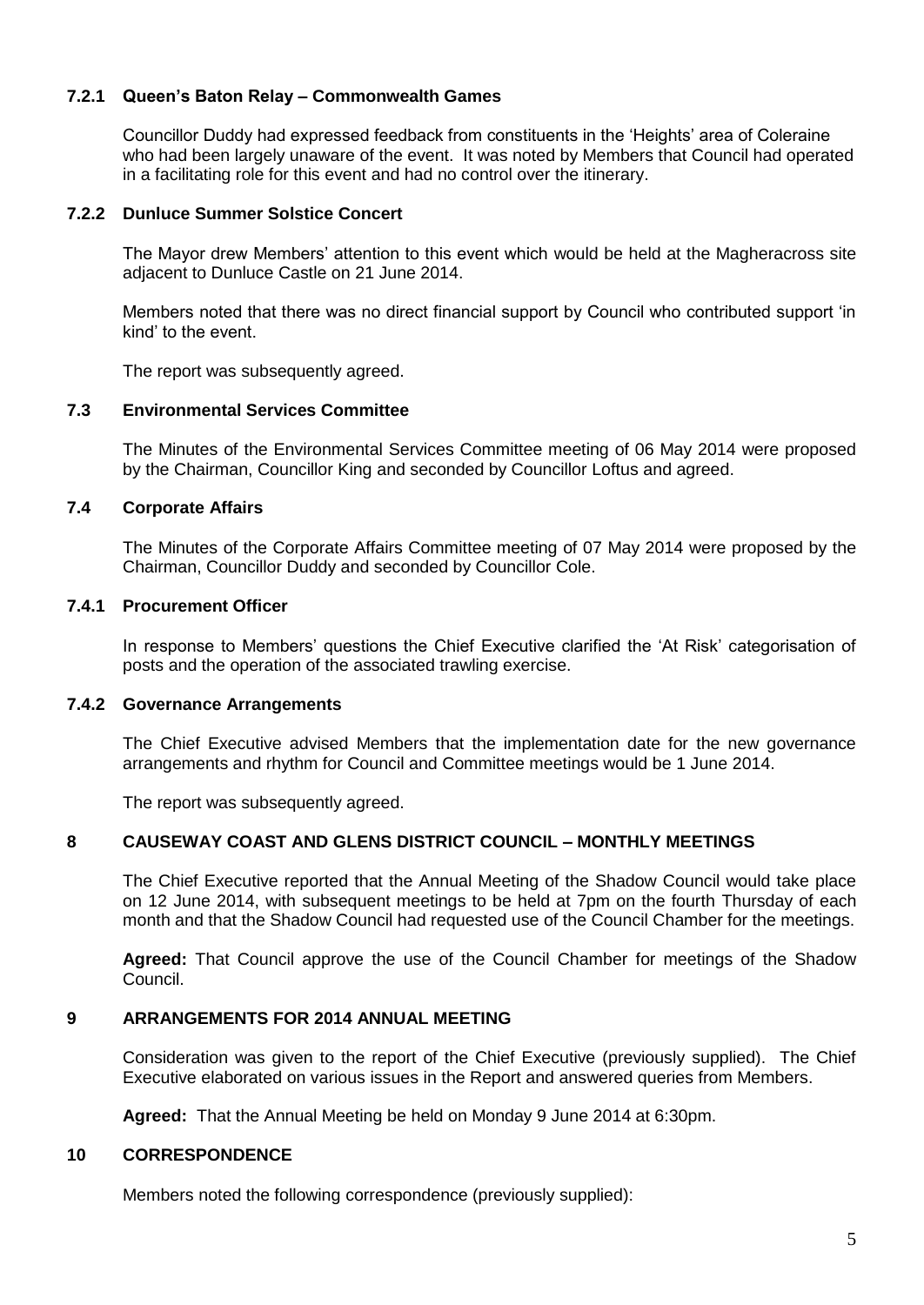- Letter dated 29 April 2014 from the Post Office re changes to Ballysally Post Office.
- Letter dated 08 May 2014 from the National Association of Councillors Northern Ireland Region re Councillors' Pensions Scheme.
- Forecast of Events.
- Documents for Tabling.
- Consultation Documents.

# **11 DOCUMENTS FOR SEALING**

| 1.                                                                                                      | <b>Conditions of Contract</b> | Council and Lara Goodall Consulting Ltd - Delivery of<br>the Journey to Market Programme |   |
|---------------------------------------------------------------------------------------------------------|-------------------------------|------------------------------------------------------------------------------------------|---|
| 2.                                                                                                      | Agreement (2)                 | Employees – Advance for Purchase of Cars                                                 |   |
| 4.<br>Grant of Right of Burial – Deeds Register No.<br><b>Cemetery Titles</b><br>4113 - 4123 inclusive: |                               |                                                                                          |   |
|                                                                                                         |                               | Coleraine                                                                                | 8 |
|                                                                                                         |                               | <b>Ballywillan</b>                                                                       | 2 |
|                                                                                                         |                               | Agherton                                                                                 |   |
|                                                                                                         |                               | Portstewart                                                                              | 1 |
|                                                                                                         |                               | Kilrea                                                                                   |   |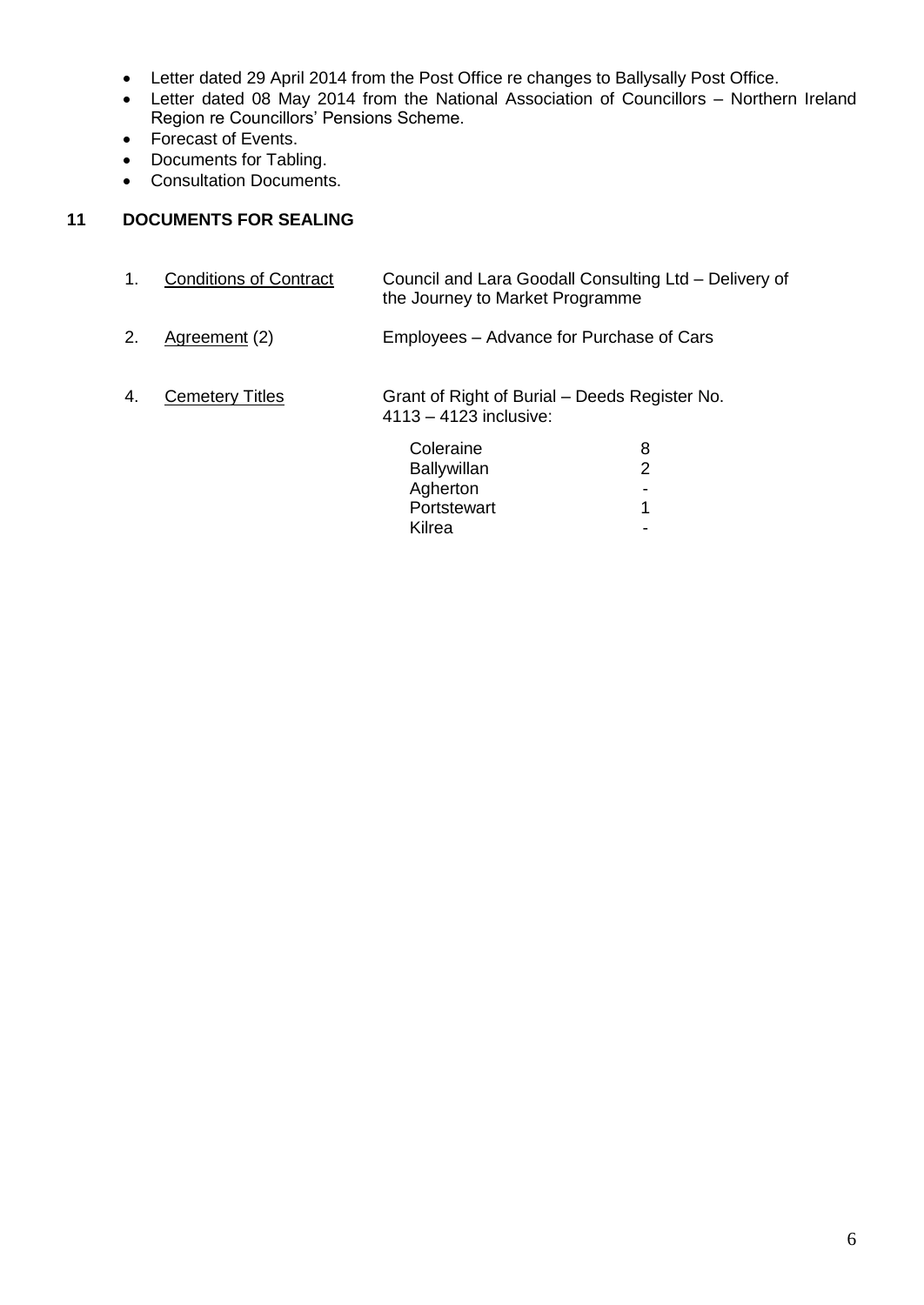| <b>Meeting</b>                                        | <b>Annual</b>                                                                                                                                                                                                                                                                             |  |
|-------------------------------------------------------|-------------------------------------------------------------------------------------------------------------------------------------------------------------------------------------------------------------------------------------------------------------------------------------------|--|
| Date and Time                                         | 9 June 2014 at 6.30pm                                                                                                                                                                                                                                                                     |  |
| Location                                              | Council Chamber, Cloonavin                                                                                                                                                                                                                                                                |  |
| <b>Chair</b>                                          | The Mayor, Councillor D Harding                                                                                                                                                                                                                                                           |  |
| Deputy Mayor, Councillor M Fielding<br><b>Present</b> |                                                                                                                                                                                                                                                                                           |  |
|                                                       | Aldermen W Creelman, P Fielding, M Hickey and J McClure                                                                                                                                                                                                                                   |  |
|                                                       | Councillors C Alexander, D Barbour, Y Boyle, T Clarke, S Cole, G Duddy,<br>B Fitzpatrick, W King, M Knight-McQuillan, R Loftus, W McCandless, S<br>Quigley and C Sugden                                                                                                                   |  |
| In Attendance                                         | Town Clerk and Chief Executive, Corporate Director of Leisure and<br>Development, Interim Director of Environmental Services, Assistant<br>Director of Corporate Services, Head of Estates and Facilities, Democratic<br>Services Manager and Business Support and Administration Manager |  |
| <b>Apologies</b>                                      | Alderman Hillis and Councillor Holmes                                                                                                                                                                                                                                                     |  |

# **1 WELCOME**

All present were welcomed to the Annual Meeting of Council in the newly refurbished Council Chamber and the new speaker system was explained for the benefit of Members.

# **2 DECLARATION OF ACCEPTANCE OF OFFICE**

Consideration was given to DOE Circular LG26/14, amended Declaration of Acceptance of Office and the Northern Ireland Code of Conduct for Councillors (previously supplied).

Members were advised of the requirement of The Local Government (Transitional, Supplementary, Incidental Provisions and Modifications) Regulations (NI) 2014 which applied Part 9 (Conduct of Councillors) of the Local Government Act (NI) 2014 to modify the Declaration of Acceptance of Office to affirm Members' obligation to observe the Northern Ireland Code of Conduct in the performance of their functions as a Councillor.

The Chief Executive summarised the contents of the Code and Members were recommended to sign the Declaration of Acceptance of Office. The Chief Executive also advised Members of the Registration of Interest requirement (item 5.0 of the Code) which required a completed declaration of personal and pecuniary interest to be made available to the Chief Executive within 28 days.

The signed Declarations of Acceptance of Office were collected from all Members present.

# **3 OUTGOING MAYOR'S REMARKS**

The outgoing Mayor, Councillor Harding, reflected on his year in office and the official engagements he had attended. He thanked the outgoing Deputy Mayor, Councillor M Fielding, for his support throughout the year. Thanks were also extended to the UUP Party for his appointment and to the Chief Executive, officers and staff for their help and support during his term in office. Councillor Harding paid tribute to his fiancée for her encouragement and finally declared his term as Mayor of the Borough of Coleraine to have been both a privilege and an honour.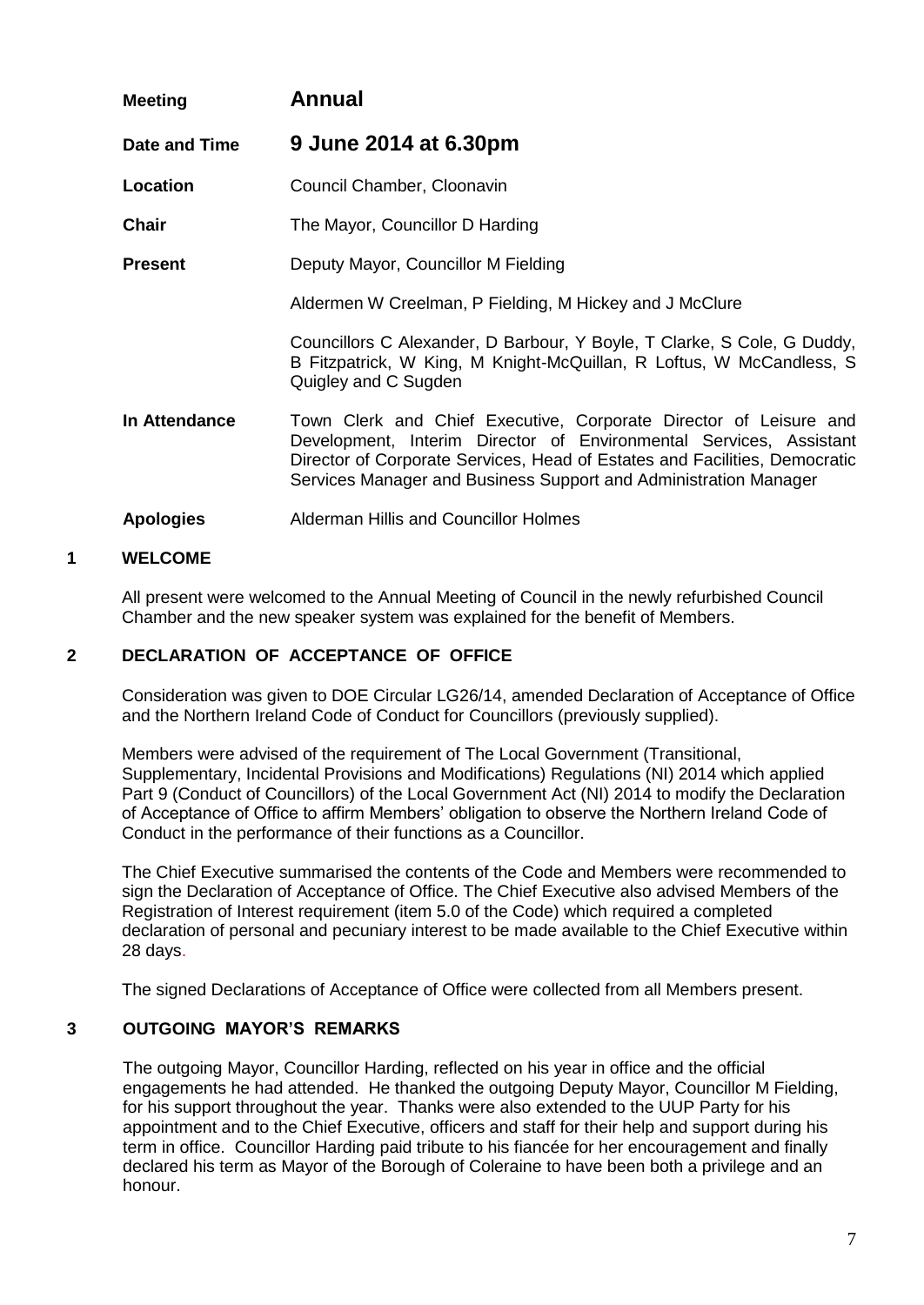Members commended Councillor Harding for his work in representing Council as Mayor.

#### **4 OUTGOING DEPUTY MAYOR'S REMARKS**

Councillor M Fielding commended Councillor Harding on his work as Mayor and representative of the Borough. He thanked his family, Party Members, officers and staff for their assistance during what had been an enjoyable year.

# **5 ELECTION OF MAYOR**

**Agreed:** On the proposal of Councillor M Fielding and seconded by Alderman Creelman, that Councillor Duddy be appointed Mayor for 2014/2015.

On taking the Chair, Councillor Duddy signed the formal acceptance of office and wished Councillor Harding God's blessing on behalf of Council for his future plans. He thanked his Party colleagues for their endorsement of him as Mayor.

The Mayor set out his vision for the last year of Coleraine Borough Council. His priorities would include campaigning for better services and facilities, better employment and jobs, and a focus on young people as the future of the Borough.

The Mayor intended to hold a civic service of thanksgiving to recognise the work of Coleraine Borough Council since its inception and announced Diabetes UK as his chosen charity of the year.

Finally, the Mayor thanked staff for the kindness and courtesy shown to him since his election as Councillor and looked forward to working with the Chief Executive and his staff in the coming year.

The Members and the Chief Executive congratulated Councillor Duddy on his appointment.

#### **6 ELECTION OF DEPUTY MAYOR**

**Agreed:** On the proposal of Councillor Fitzpatrick and seconded by Alderman Hickey, that Councillor Boyle be appointed Deputy Mayor for 2014/2015.

Councillor Boyle signed the formal acceptance of office and Members congratulated her on her appointment.

The Deputy Mayor thanked Members and declared her interests for the coming year.

#### **7 CHIEF EXECUTIVE'S REPORT**

Consideration was given to the Report of the Chief Executive (previously supplied).

#### **7.1 Appointment of Committee Chairs and Allocation of Additional Positions to Committees**

Party appointments for Chairs and Committee Members 2014/15, which had been previously agreed at the 2013 Annual Meeting, were detailed.

Members were advised that, following the decision of Council at the meeting on 27 May to increase Membership to 12 (11 Members plus one Chair) for the Environmental Services, Corporate Affairs, Leisure and Development and Audit and Risk Committees, 16 positions remained to be filled. The D'hondt calculations and resulting order of choice for each Party were considered (contained in Appendix 1 of the Report).

**Agreed:** That nominations for Chairs and additional Committee Membership, in the absence of Councillor Archibald, would be as follows: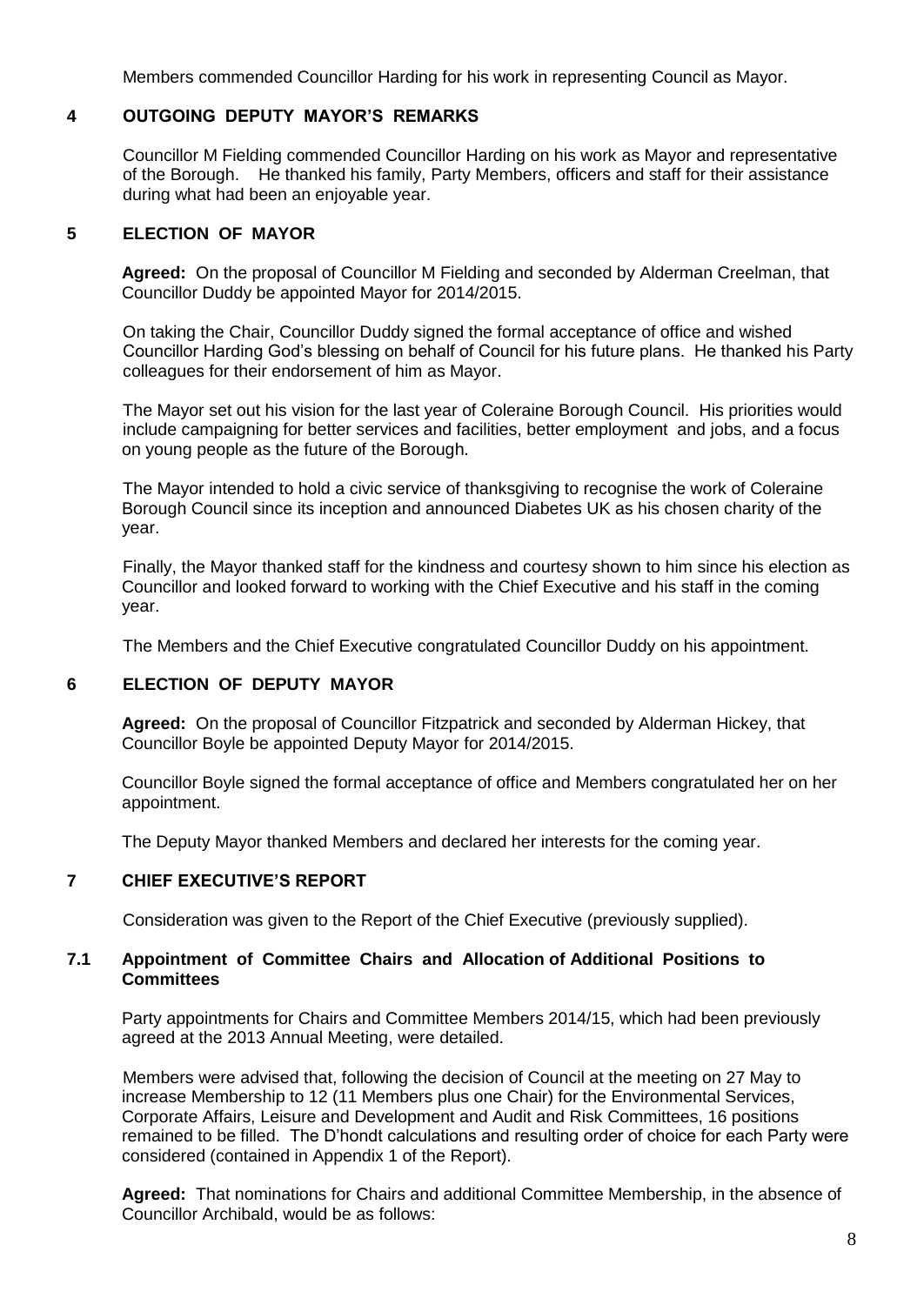| <b>COMMITTEE CHAIRS</b>       |                                    |  |  |
|-------------------------------|------------------------------------|--|--|
| Planning                      | <b>Councillor King</b>             |  |  |
| <b>Environmental Services</b> | <b>Councillor Sugden</b>           |  |  |
| Leisure and Development       | Alderman Hickey                    |  |  |
| <b>Corporate Affairs</b>      | <b>Councillor Fitzpatrick</b>      |  |  |
| <b>Audit And Risk</b>         | <b>Councillor Knight-McQuillan</b> |  |  |

| <b>Committee</b>              | <b>Additional Members</b>                             |  |
|-------------------------------|-------------------------------------------------------|--|
| <b>Environmental Services</b> | Alderman McClure                                      |  |
|                               | Councillors Alexander, M Fielding and Harding         |  |
| Leisure and Development       | Councillors M Fielding, Loftus, McCandless and Sugden |  |
| <b>Corporate Affairs</b>      | Aldermen Fielding and Hickey                          |  |
|                               | <b>Councillors Barbour and Cole</b>                   |  |
| <b>Audit and Risk</b>         | The Mayor                                             |  |
|                               | The Deputy Mayor                                      |  |
|                               | Councillor Cole + 1 SDLP (nomination to be advised)   |  |

# **7.2 Representation on Internal and External Groups**

#### **Leisure and Development Committee**

Council was asked to consider the recommendation of the Corporate Director of Leisure and Development to incorporate the following Groups and Committees into the Leisure and Development Committee:

- Community Development Group
- Economic Development Committee
- Special Events Working Group

It was proposed by Alderman Hickey and seconded by Councillor Fitzpatrick, that Council agree the recommendation.

It was proposed as an amendment by Councillor Knight-McQuillan and seconded by Alderman Fielding, that the Community Development Group be retained as is.

**Agreed:** With ten votes in favour and six votes against, that the Community Development Group be retained and the Economic Development Committee and Special Events Working Group be integrated into the work of the Leisure and Development Committee.

#### **8 COMMITTEE TIMETABLE**

Consideration was given to the Committee Timetable (previously supplied).

Members noted that the meeting of the Corporate Affairs Committee scheduled for 17 March 2015 would be reviewed closer to the date.

**Agreed:** That the proposed schedule of Meetings be accepted.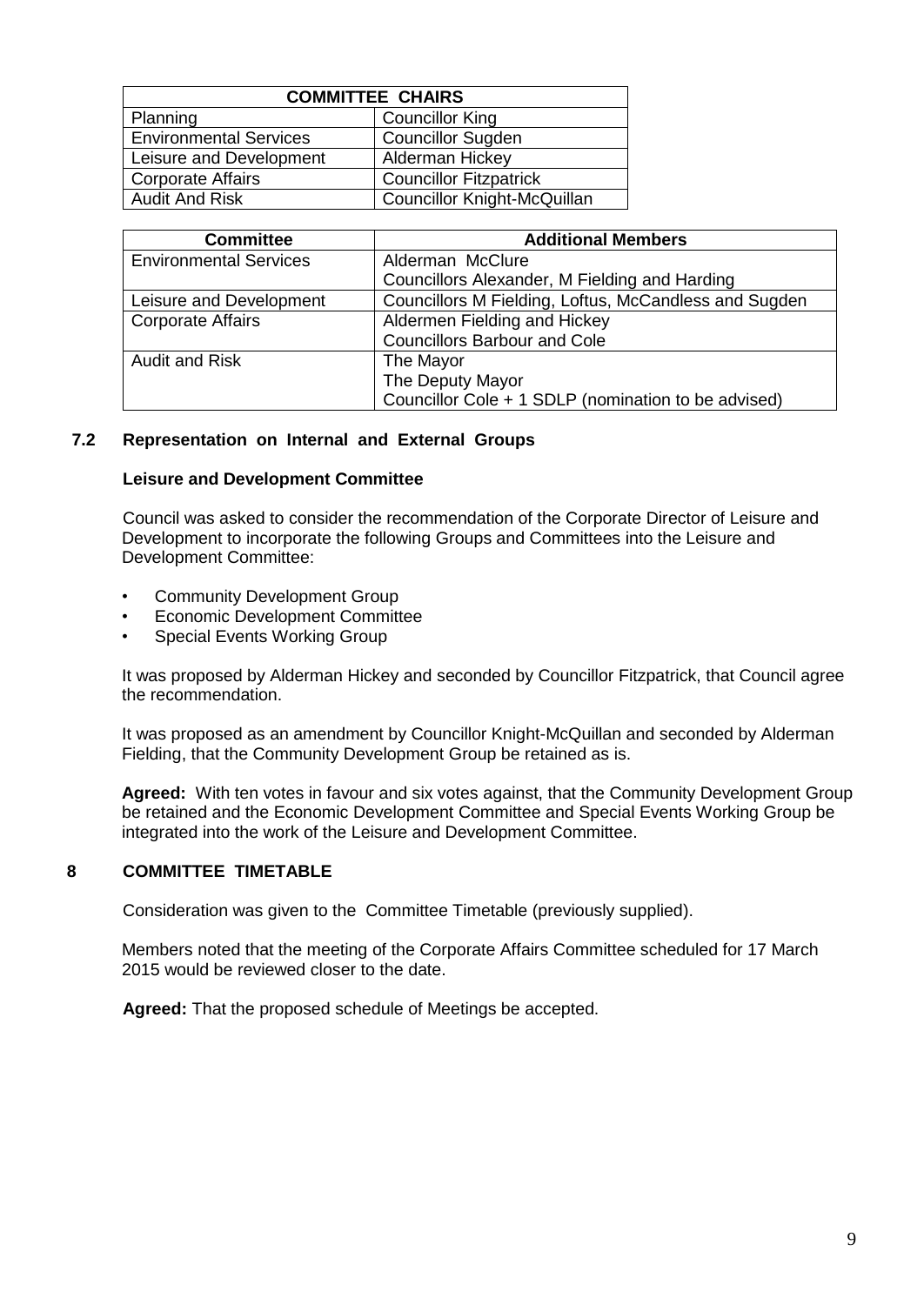| <b>Meeting</b> | <b>Planning Committee</b>                                                                                                                                                                                                        |
|----------------|----------------------------------------------------------------------------------------------------------------------------------------------------------------------------------------------------------------------------------|
| Date and Time  | 27 May 2014 at 6.30pm                                                                                                                                                                                                            |
| Location       | Council Chamber, Cloonavin                                                                                                                                                                                                       |
| <b>Chair</b>   | Alderman W Creelman                                                                                                                                                                                                              |
| <b>Present</b> | The Mayor, Councillor D Harding (Item 4.2 - 8)<br>The Deputy Mayor, Councillor M Fielding                                                                                                                                        |
|                | Aldermen M Hickey, N Hillis and J McClure<br>Councillors C Alexander, C Archibald, Y Boyle, T Clarke, S Cole, G Duddy,<br>B Fitzpatrick, R Holmes, W King, M Knight-McQuillan, R Loftus,<br>W McCandless, S Quigley and C Sugden |
| In attendance  | Ms Jennifer Lundy, Planning Service, Head of Estate and Facilities,<br>Principal Administrative Officer and Acting Business Support Assistant                                                                                    |

# **1 APOLOGIES**

Apologies were recorded for Alderman Fielding and Councillor Barbour.

#### **2 CHAIR'S BUSINESS**

#### **2.1 Elections 2014**

The Chair congratulated Members on their success in the recent elections and advised this would be his last meeting as Chair of the Planning Committee.

#### **3 DECLARATIONS OF INTEREST**

Alderman Hickey declared an interest in Application No C/2014/0088/F.

#### **4 PLANNING CONSULTATION**

A list of 33 applications was presented for consideration (previously supplied).

#### **4.1 Applications Deferred from Previous Meeting**

**Application D1 C/2007/0616/F** Proposed replacement of Single Storey Detached (5 Bed) Dwelling with 1 Detached (3 Bed) Two Storey Dwelling and 4 New Detached (3 Bed) Two Storey Dwellings with Associated Parking and Amenity Space - Total 5 Units at 16 & 18 Moneybrannon Road, Clarehill, Aghadowey, Coleraine for Mr R McCooke.

The opinion of Planning Service was to approve.

**Agreed:** That the application be approved.

**Application D2 C/2011/0341/F** Proposed erection of agricultural anaerobic digestion facility and feedstock storage area (SILOS) with a Combined Heat and Power unit (CHP), a gas flare stack, boundary fence, staff carpark and associated works to access road (amended access details) at lands adjacent to 15 Drumslade Road, Coleraine for Marco Taylor.

The opinion of Planning Service was to approve.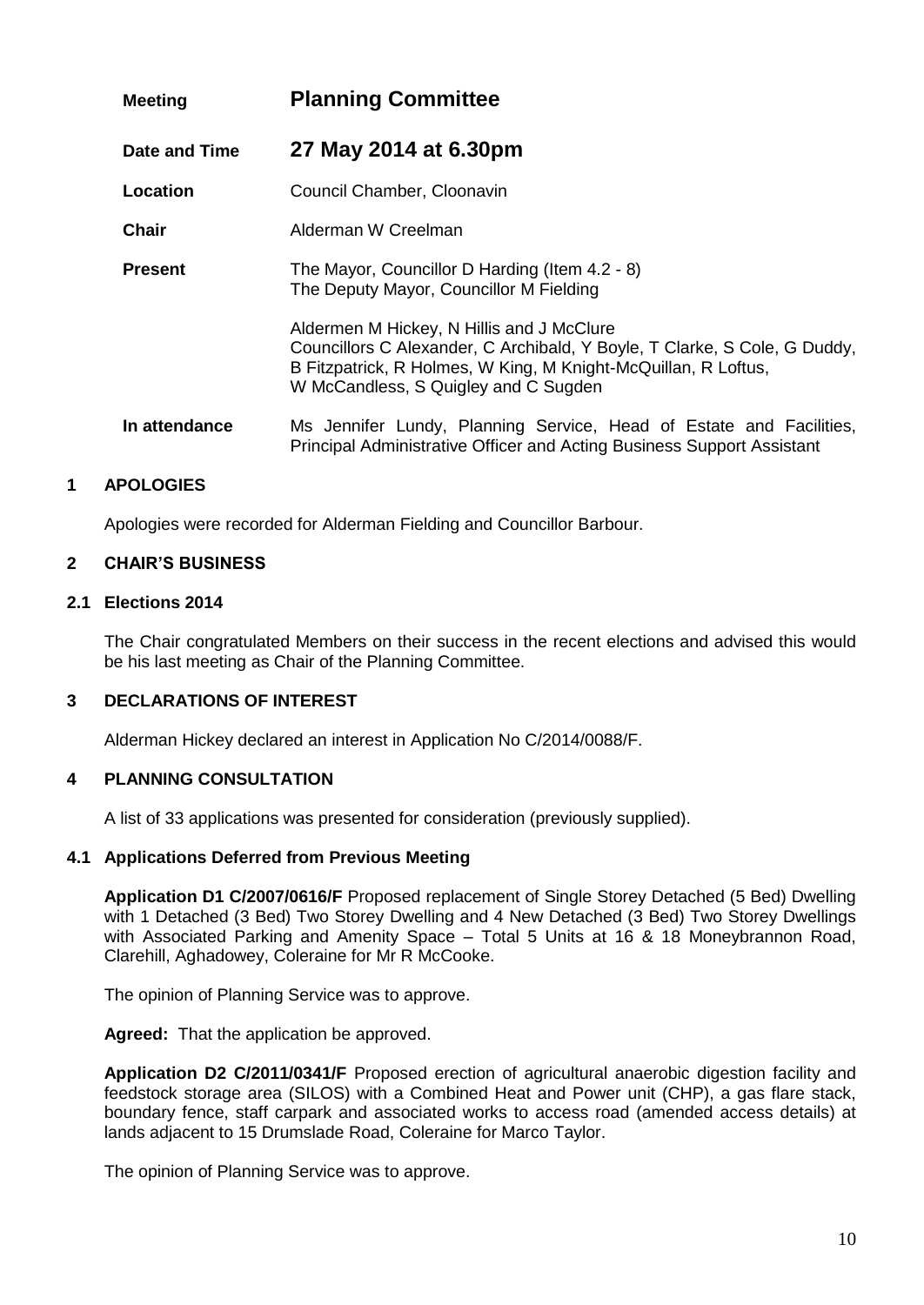A Planning Service response to a number of issues raised by members at the March meeting was tabled. Members felt they had not been afforded sufficient time to consider the response and requested a meeting with the Area Manager to fully consider the issues raised.

**Agreed:** On the proposal of The Deputy Mayor and seconded by Alderman Hickey, that the application be deferred for one month to facilitate an Area Manager meeting; that objectors be invited to attend the meeting; and that the application be returned to Council.

**Application D3 C/2011/0553/F** Proposed erection of 1 No. 50kw farm turbine with a hub height of 24m at 500m North West of 60 Loguestown Road, Portrush for Ms Alana Francis.

The opinion of Planning Service was to approve.

**Agreed:** That the application be approved.

**Application D4 C/2013/0079/F** Retrospective application for change of use from vacant commercial unit to gym at 1-3 Lower Captain Street, Coleraine for Mr Mark Dunford, Atlas Gym.

The opinion of Planning Service was to refuse.

**Agreed:** On the proposal of Councillor Knight-McQuillan and seconded by Councillor Fitzpatrick that a decision on the application be deferred for one month.

**Application D5 C/2013/0171/F** Private Domestic Vehicle Store for Restoration and Storage of Vintage Machinery at 120M SW of 209 Dunhill Road, Coleraine for Mr W G Hamilton.

The opinion of Planning Service was to approve.

**Agreed:** That the application be approved.

**Application D6 C/2013/0178/F** Proposed 225KW Wind turbine with a hub height of 30m at 335m SW of 9 Loguestown Road, Coleraine for Doherty Bros.

The opinion of Planning Service was to refuse.

Councillor Knight-McQuillan proposed that a decision on the application be deferred for one month on the grounds that an MLA had requested a meeting with the Area Manager.

It was proposed as an amendment by Councillor Alexander and seconded by Councillor Cole that Council supports the refusal.

On being put to the meeting, the amendment was carried, 11 votes in favour and 1 against.

**Agreed:** That Council supports the refusal.

**Application D7 C/2013/0220/F** Proposed replacement of Domestic Garage adjacent to 6 Coastguard Cottages, Causeway View Lane**,** Portrush for Mr Tommy Caves.

The opinion of Planning Service was to approve.

**Agreed:** That the application be approved.

**Application D8 C/2013/0233/F** Proposed change of Use from Retail Shop to Doughnut Shop/Takeaway at 51 The Promenade, Portstewart for Mr Noel Johnston.

The opinion of Planning Service was to approve.

**Agreed:** That the application be approved.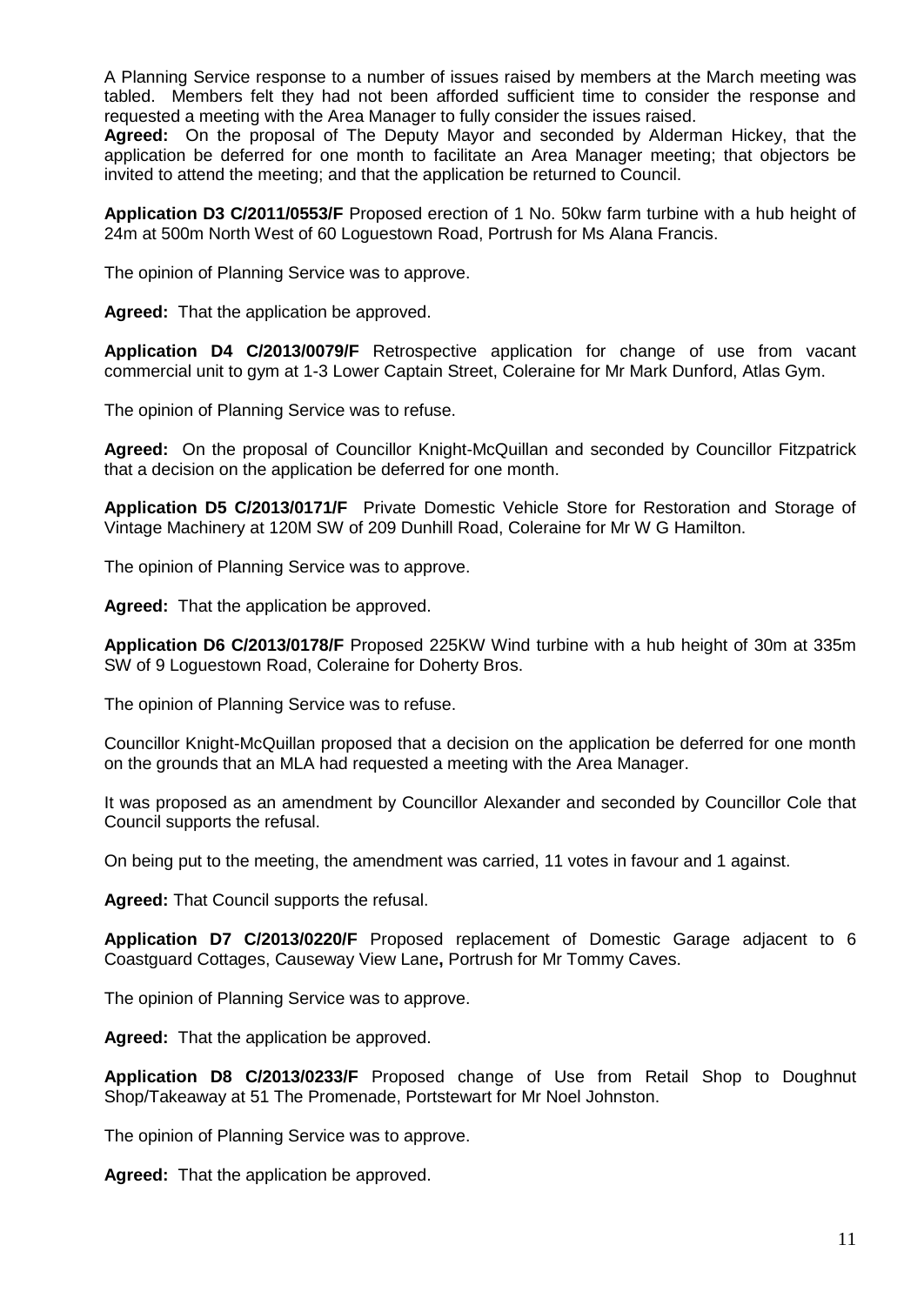**Application D9 C/2013/0331/F** Proposed two storey rear extension to dwelling and 1.5 storey detached garage (Amended plans received 02 April 2014) at 10 Hazelbank Road, Coleraine for Seamus McElhatton.

The opinion of Planning Service was to approve. **Agreed:** That the application be approved.

**Application D10 C/2013/0426/F** Proposed one Timber Frame Apartment above Existing Garage at 104 Causeway Street, Portrush for Alan C Logan.

The opinion of Planning Service was to refuse.

**Agreed:** That the application be refused.

**Application D11 C/2013/0440/A** Proposed flat electronic sign fixed to gable wall at Spar Supermarket, 3-9 Coleraine Road, Portstewart for Henderson Food Halls Ltd.

The opinion of Planning Service was to refuse.

**Agreed:** That the application be refused.

#### **4.2 New Applications**

Ms Lundy enlarged on the new applications listed on the planning schedule and the recommendations were accepted subject to the following:

**Application No C/2013/0420/F** Proposed balcony at 18 Seaview Drive North, Portstewart for D Currie.

The opinion of Planning Service was to refuse. It was noted that this application had been removed from the schedule pending the submission of revised plans.

**Application No C/2013/0464/F & C/2013/0478/F** Proposed 40m tall 250kw wind turbine with 27m diameter blades 288m and 344m South East of 50 Ring Road, Coleraine for Robert Glenn.

The opinion of Planning Service was to refuse both applications.

**Agreed:** On the proposal of Councillor Quigley and seconded by the Deputy Mayor that the applications be deferred for one month to facilitate an office meeting on the grounds that all material planning considerations had not been assessed.

**Application No C/2013/0500/F** Proposed 250KW wind turbine with 40M hub height and 27m blade diameter 409m South West of 92 Ballyclough Road, Bushmills for Mr Harold Patterson.

The opinion of Planning Service was to refuse.

**Agreed:** On the proposal of The Deputy Mayor and seconded by Councillor King that the application be deferred for one month to facilitate an office meeting on the grounds that all material planning considerations had not been assessed.

The Mayor joined the meeting during this item.

**Application No C/2014/0005/F** Proposed change of use from former bank to restaurant over 2 floors (incorporating take-away facility), conversion and extension of existing apartment to provide 2 no. 2 bed apartments on second floor (accessed from rear) at 27-28 The Promenade, Portstewart for Big Charm Ltd.

The opinion of Planning Service was to approve.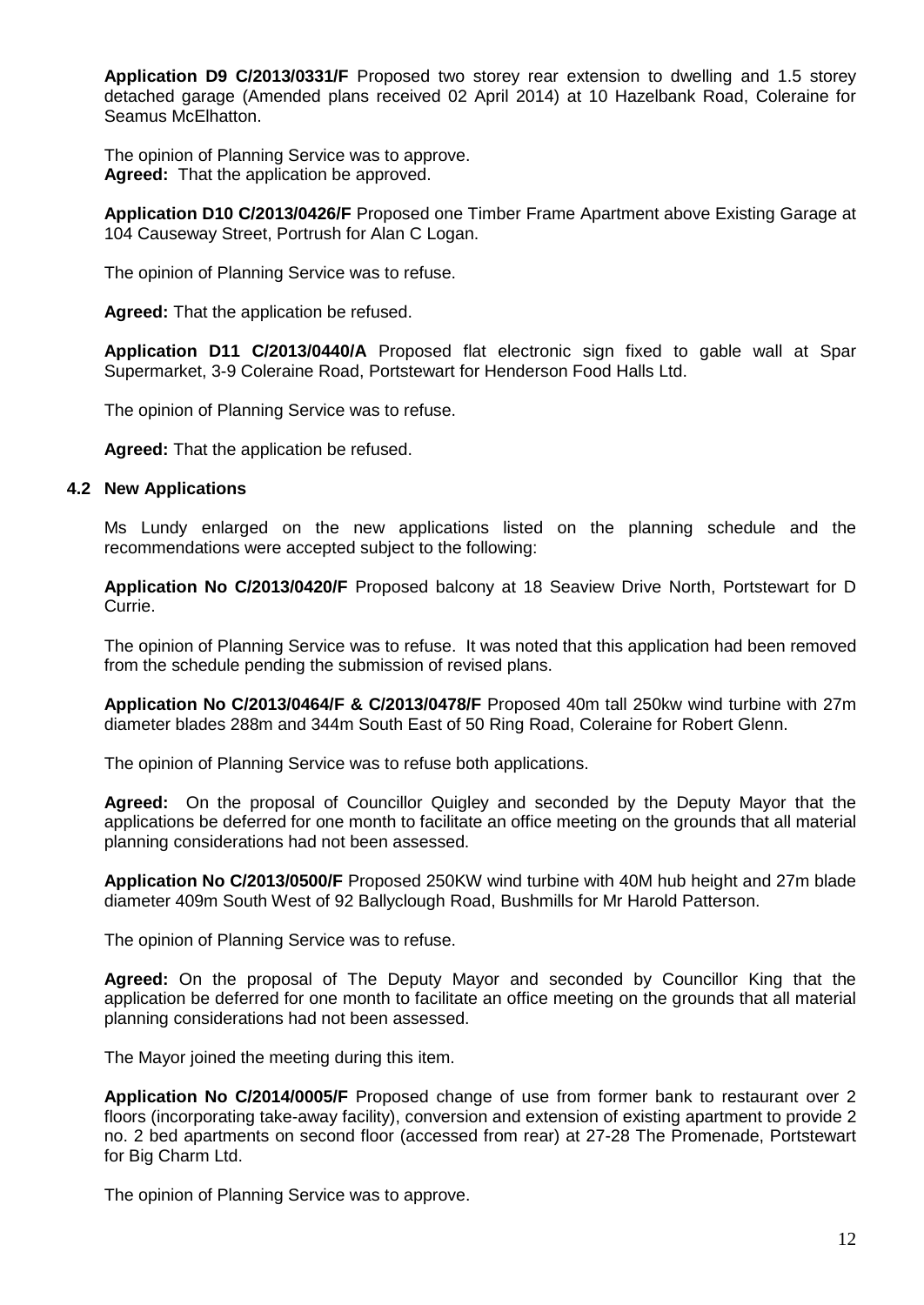Mr Damian Morelli addressed Committee on behalf of objectors.

**Agreed:** On the proposal of Councillor Alexander and seconded by Councillor Clarke that the application be deferred for one month to facilitate an office meeting on the grounds that all material planning considerations had not been assessed.

**Application No C/2014/0036/F** Proposed retrospective Planning Permission for change of use of unit, to strengthen and conditioning facility. To include small class coaching along with personal training and coaching weight lifting an olympic sport at Unit 5c Coleraine Business Park, Loughanhill Industrial Estate, Coleraine for Mr Stephen Hutton.

The opinion of planning Service was to refuse.

**Agreed:** On the proposal of Councillor Sugden and seconded by Councillor Boyle that the application be deferred for one month to facilitate an office meeting on the grounds that all material planning considerations had not been assessed.

**Application No C/2014/0051/F** Erection of 2 semi detached dwellings and rear detached railway cottage at site adjacent to No 5 Circular Road, Castlerock for Messrs Frank and William Sellar.

The opinion of planning Service was to refuse.

**Agreed:** On the proposal of Councillor King and seconded by The Deputy Mayor that the application be deferred for one month to facilitate an office meeting on the grounds that all material planning considerations had not been assessed.

**Application No C/2014/0054/F** New dwelling (change of house type from single storey dwelling with garage approved under ref C/2012/194/F to two storey dwelling with garage) at 120m North of No 50 Lisnagrot Road, Kilrea for Mr C Kielt.

The opinion of Planning Service was to refuse.

**Agreed:** On the proposal of Councillor Loftus and seconded by Councillor Quigley that the application be deferred for one month to facilitate an office meeting on the grounds that all material planning considerations had not been assessed.

**Application No C/2014/0088/F** Proposed two storey dwelling to replace single storey house of similar footprint and new small garden store to the rear of 15 Burnside Road, Portstewart for Mr John McCauley.

The opinion of Planning Service was to refuse.

**Agreed:** On the proposal of The Deputy Mayor and seconded by Councillor Knight-McQuillan that the application be deferred for one month to facilitate an office meeting on the grounds that all material planning considerations had not been assessed.

**Application No C/2014/0093/F** Proposed agricultural shed and small stable block at 30m East of No 12 Exorna Lane for Mr D Henry.

The opinion of Planning Service was to refuse.

**Agreed:** On the proposal of Councillor King and seconded by Councillor Holmes that the application be deferred for one month to facilitate an office meeting on the grounds that all material planning considerations had not been assessed.

**Application No C/2014/0096/F** Proposed two storey front and rear extensions, single storey side extension, change of window style, roof finish, external render and change from flat to pitch roof on existing garage at 12A Downing Park, Portstewart for Mr Richard Godfrey.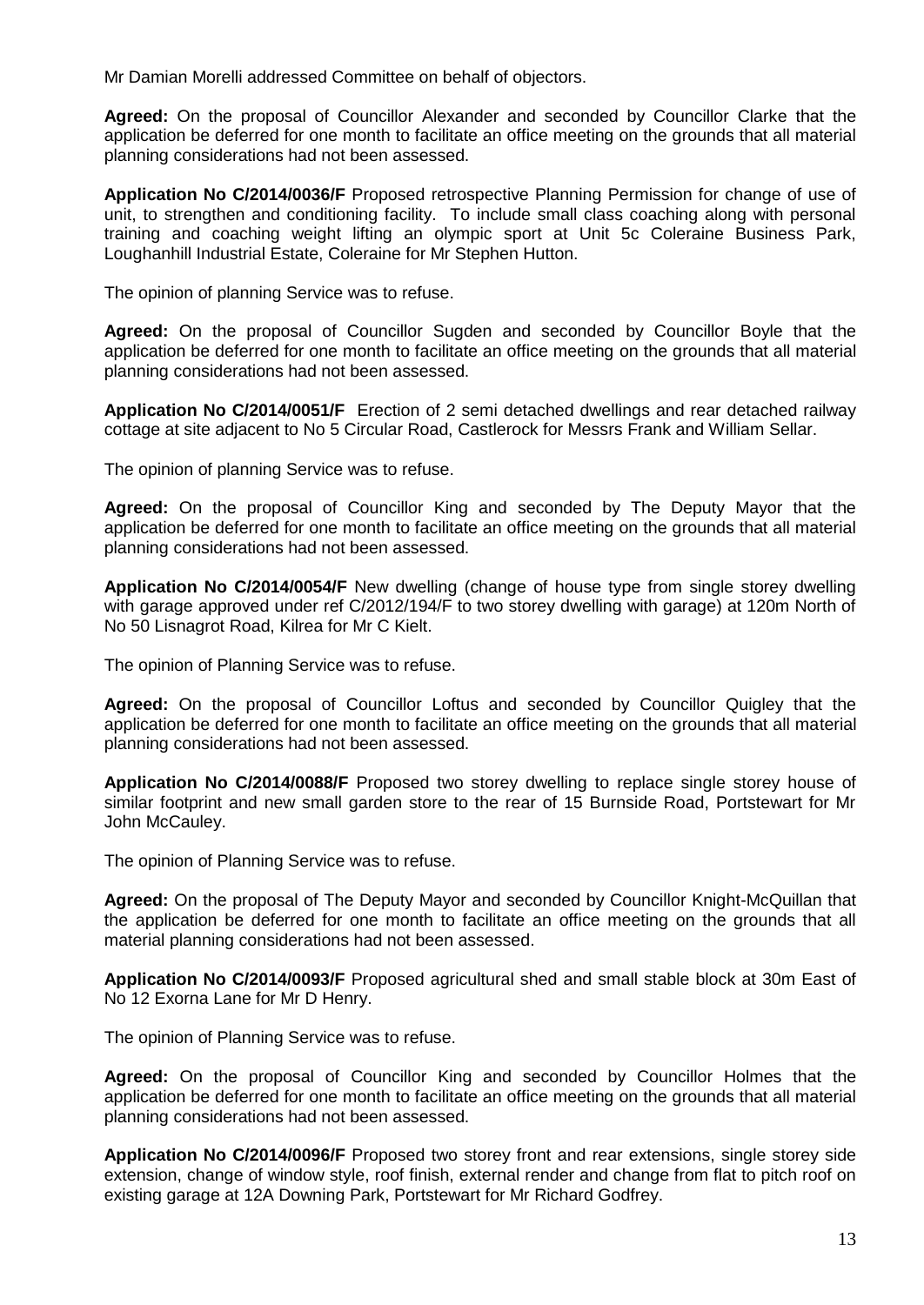The opinion of Planning Service was to approve.

**Agreed:** On the proposal of The Deputy Mayor and seconded by Councillor Cole that the application be deferred for one month to facilitate an office meeting on the grounds that all material planning considerations had not been assessed.

# **5 OFFICE MEETINGS**

It was noted that the Office Meetings would be held on Friday 13 June 2014.

#### **6 GENERAL PLANNING ISSUES**

#### **6.1 Sunset Ridge, Portstewart**

Councillor Fitzpatrick expressed concern that this application had changed from a 2-3 storey development and that it had been included on the streamlined Planning list. Ms Lundy explained that the application was an amendment to an approval which had no objections.

#### **7 NORTHERN IRELAND ENVIRONMENT AGENCY (NIEA)**

Consideration was given to the report on the NIEA's proposed listings (previously supplied).

**Agreed:** That Council support all the proposed and existing listings.

#### **8 CORRESPONDENCE**

#### **8.1 Minutes of the Planning Committee Meeting 25 March 2014**

The Principal Administrative Officer elaborated on letters dated 15 May 2014 from Dr Alan Dempsie and Mrs Jackie Dempsie and 13 May 2014 from Mr Shane Mathers, Principal Planning Officer, which highlighted an error in item 4.1 - Application D4 C/2013/0078/F proposed retention of use of part of domestic garage as part-time hairdressing unit, 115 Edenbane Road, Kilrea.

Members were informed that the Minister had not visited the site on behalf of the objectors and that the Minute should read 'Committee noted that the Minister had become involved in the application on behalf of the objectors'.

**Agreed:** On the proposal of Councillor King and seconded by Councillor Duddy that the minutes of 25 March 2014 be duly amended and that notification of the amendment be issued to Dr Alan Dempsie and Mrs Jackie Dempsie upon completion.

#### **8.2 Alleged unauthorised use of land as a menagerie and associated 10 huts and 3 enclosures for keeping animals; making a material change in the use of the said lands at 46 Ballywillan Road, Portrush**

Members noted that an appeal had been lodged against this enforcement notice.

**Agreed:** That Council support Planning Service on this issue.

#### **9 ANY OTHER BUSINESS**

There was no other business.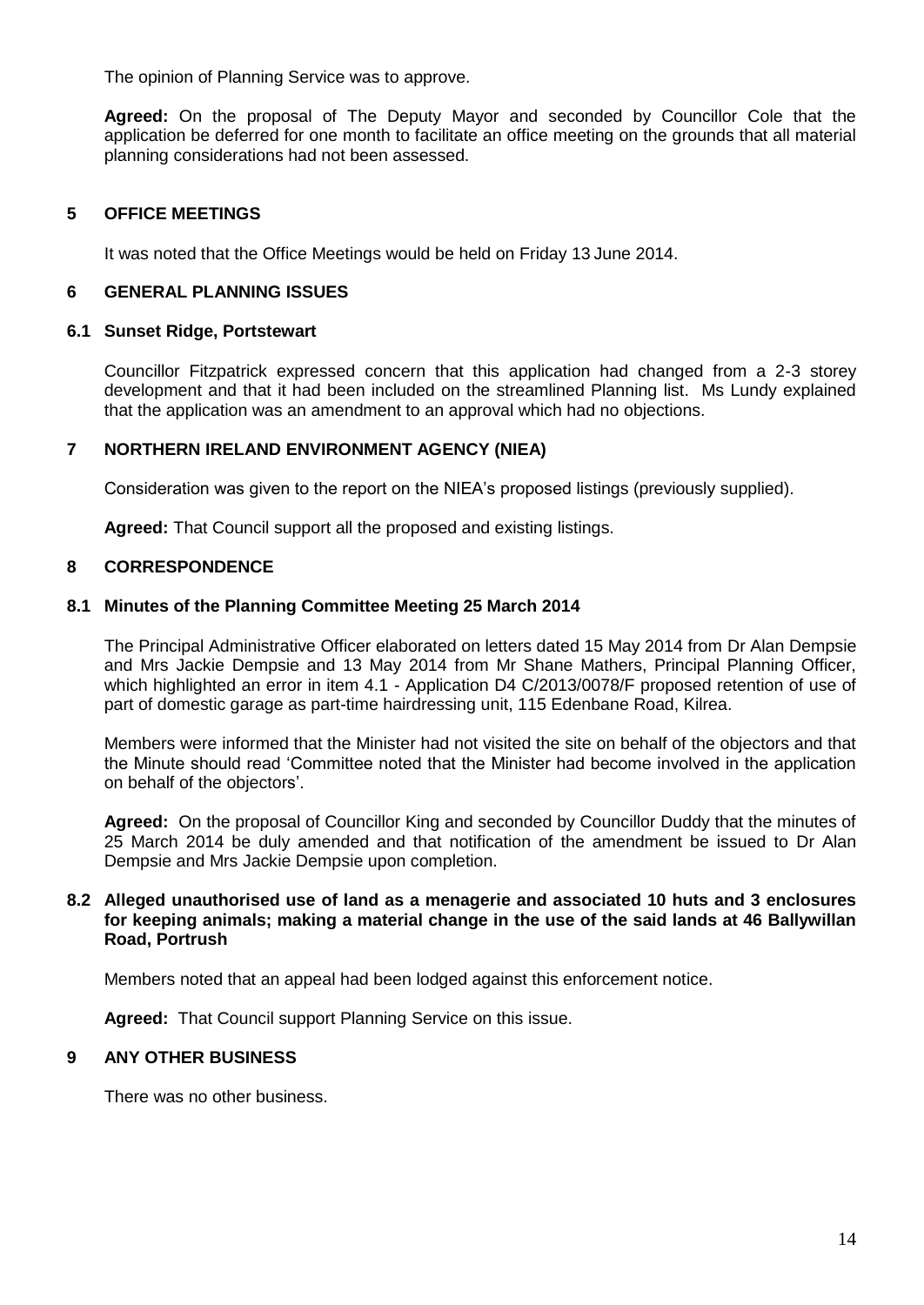| <b>Meeting</b> | <b>Environmental Services Committee</b>                                                                                                                                                               |
|----------------|-------------------------------------------------------------------------------------------------------------------------------------------------------------------------------------------------------|
| Date and Time  | 3 June 2014 at 6.30pm                                                                                                                                                                                 |
| Location       | Bann View Committee Room, Cloonavin                                                                                                                                                                   |
| <b>Chair</b>   | Councillor C Archibald                                                                                                                                                                                |
| <b>Present</b> | Councillors S Cole, G Duddy, B Fitzpatrick, R Holmes, W King and R<br>Loftus                                                                                                                          |
| In attendance  | Interim Director of Environmental Services, Head of Estates and Facilities,<br>Senior Environmental Health Officer, Health and Safety Manager and<br>Business Support and Administration Manager (CE) |

# **1 APOLOGY**

An apology was recorded for Councillor Clarke.

#### **2 CHAIR'S BUSINESS**

There was no Chair's business.

# **3 DECLARATIONS OF INTEREST**

No declarations of interest were stated.

#### **4 REQUESTS FOR PRESENTATIONS**

A request had been received from Together for You, a project aimed at delivering mental health and wellbeing services to a range of people across Northern Ireland, to make a presentation to Council.

**Recommended:** That the Health and Wellbeing Manager bring a recommendation to Committee on which meeting would be most appropriate to receive the presentation.

#### **5 ENVIRONMENTAL SERVICES' REPORT**

Consideration was given to the Report of the Interim Director of Environmental Services (previously supplied).

# **5.1 Entertainment Licence**

#### **5.1.1 Students' Union Function Area, University of Ulster**

An application for grant of an Entertainment Licence was considered for:

Mr Robbie Banam

**Recommended:** That the licence be issued as applied for.

#### **5.1.2 Farm Shed, 70 Ballinteer Road, Macosquin, Coleraine**

An application for grant of an Entertainment Licence was considered for:

Mrs K Taylor, Coleraine Young Farmers' Club, 10 Magheraboy Road, Coleraine

**Recommended:** That the licence be issued as applied for.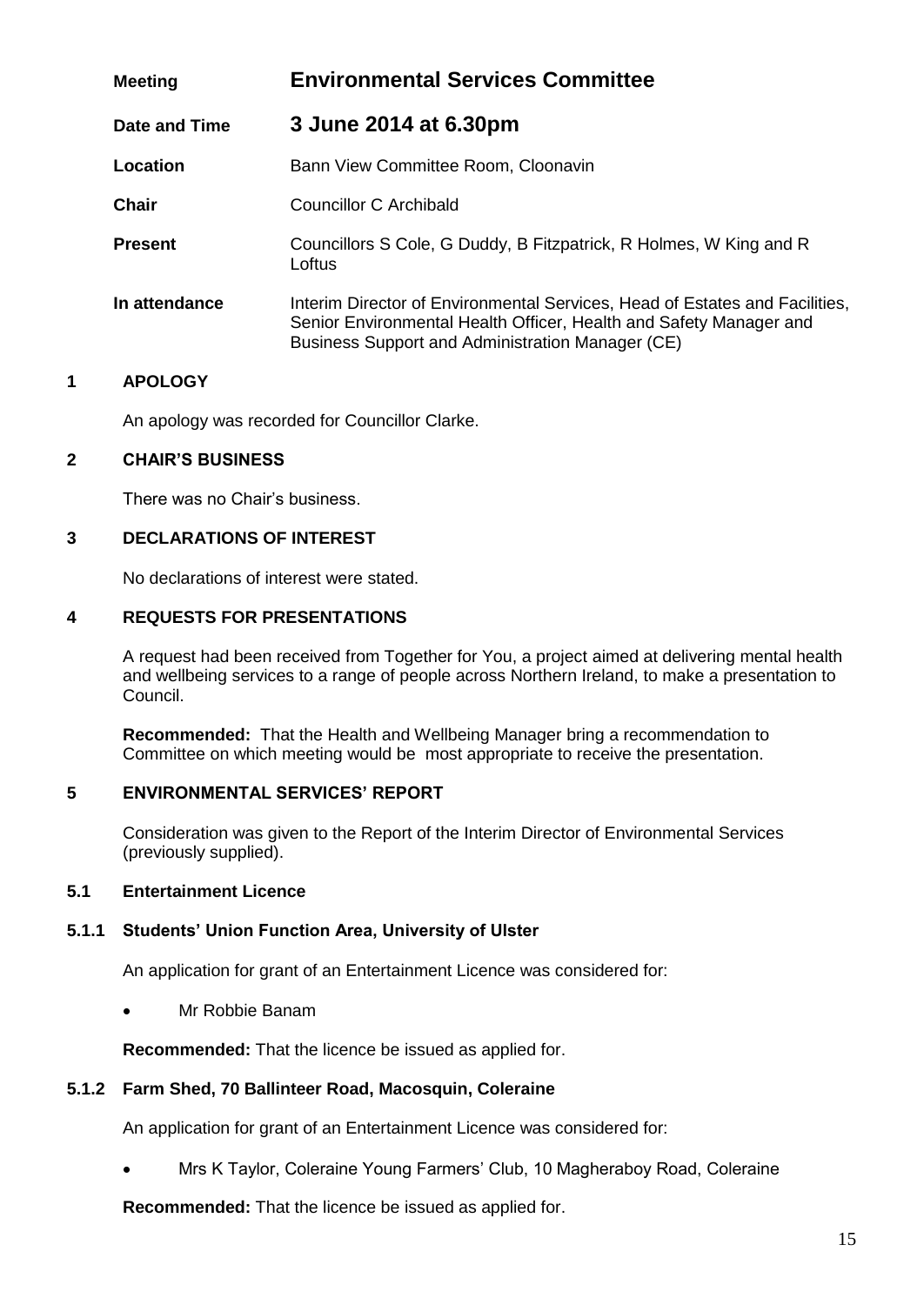# **5.2 Street Trading Licences**

# **5.2.1 Stationary Street Trading Licences**

A list of eight applications for the renewal of Stationary Street Trading Licences had been received:

|                | <b>Location</b><br><b>Applicant</b>                      |                                                                          | <b>Reg No</b>                                 | <b>Commodity</b>                            |
|----------------|----------------------------------------------------------|--------------------------------------------------------------------------|-----------------------------------------------|---------------------------------------------|
| 1              | Mrs T Clifford<br>16 Knocksandel Drive<br>Coleraine      | Lansdowne Road<br>Portrush                                               | <b>ENZ 7859</b><br>or AHZ 7016                | Hot<br>food<br>and<br>soft drinks           |
| $\overline{2}$ | Mr. J O'Kane<br>68 Broomhill Park<br>Coleraine           | Lansdowne Road<br>Portrush                                               | INZ 3187 or<br><b>INZ 4896</b>                | Ice cream,<br>sweets or<br>minerals         |
| 3              | Mr Fergal Carton<br>11 Willowfield Avenue<br>Coleraine   | Lansdowne Road<br>Portrush                                               | <b>DA55 2DP</b><br>or KNZ 1628<br>or GNZ 6407 | Ice cream,<br>sweets, crisps<br>or minerals |
| 4              | Mr M Sweeney<br>6 Dunderg Park<br>Coleraine              | Lay by at<br>Macosquin                                                   | <b>WIW 2435</b>                               | food<br>Hot<br>and<br>minerals              |
| 5              | Mr R Laverty<br>108 Ballyrashane Road<br>Coleraine       | Car park at<br>Harpur's Hill,<br>Coleraine                               | <b>PIW 4747</b>                               | Hot food                                    |
| 6              | Mrs D Brown<br>21 Oldtown Road<br>Ballymoney             | Two mile bridge at<br>Newbridge Road,<br>Coleraine                       | AKZ 2146                                      | Hot food                                    |
| $\overline{7}$ | Mr I Dobbin<br>83E Loughanhill Park<br><b>Ballysally</b> | Car Park at<br><b>Ballysally shops</b>                                   | MJZ 5355                                      | Hot food                                    |
| 8              | Mrs R Pollock<br>67 Altikeeragh Road<br>Castlerock       | <b>CBC</b><br>park<br>car<br>adjacent to<br>The Promenade,<br>Castlerock | MHZ4533                                       | Ice cream                                   |

**Recommended:** That the licences be issued as applied for.

# **5.2.2 Mobile Street Trading Licences**

A list of eight applications for the renewal of Mobile Street Trading Licences had been received:

|   | <b>Application</b> | <b>Applicant</b>                                                            | <b>Reg No</b>  | <b>Commodity</b>                            |
|---|--------------------|-----------------------------------------------------------------------------|----------------|---------------------------------------------|
|   | <b>RENEWAL</b>     | <b>Stephen Laverty</b><br>9 Royal Terrace<br><b>Balnamore</b><br>Ballymoney | SKZ4673        | Hot food                                    |
| 2 | <b>RENEWAL</b>     | Judith O'Kane<br>68 Broomhill Park<br>Coleraine                             | <b>INZ3187</b> | Ice cream, minerals,<br>sweets & crisps     |
| 3 | <b>RENEWAL</b>     | <b>Mrs Tracy Clifford</b><br>16 Knocksandel Drive<br>Coleraine              | <b>UDZ4135</b> | sweets,<br><b>Ice</b><br>cream,<br>minerals |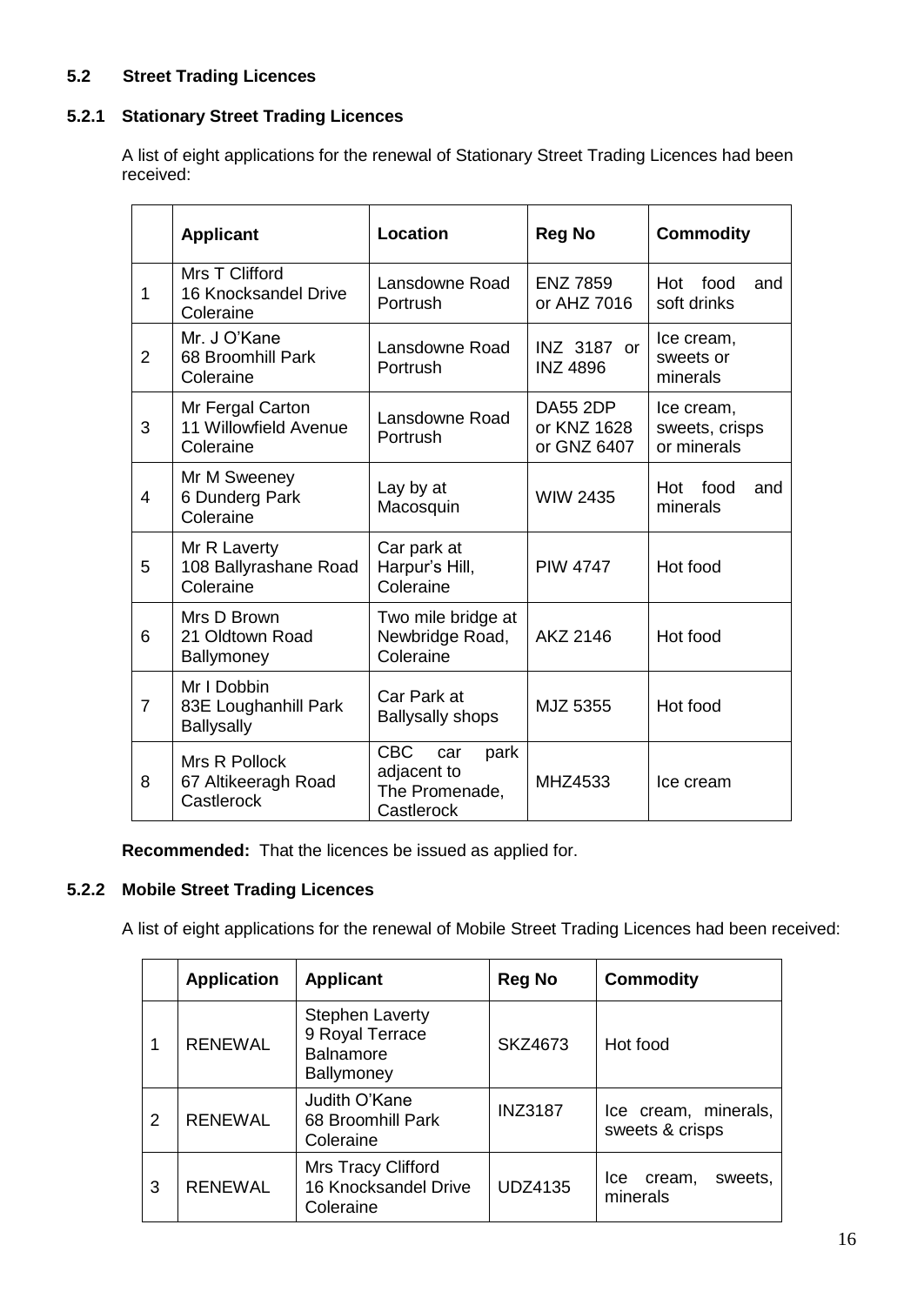| 4              | <b>RENEWAL</b> | Nicholas John Lerwill<br>56 Hopefield Grange<br>Portrush   | M89 RWG         | Ice cream                                          |
|----------------|----------------|------------------------------------------------------------|-----------------|----------------------------------------------------|
| 5              | <b>RENEWAL</b> | <b>Fergal Carton</b><br>11 Willowfield Avenue<br>Coleraine | <b>DA55 2DP</b> | lce<br>sweets,<br>cream,<br>crisps and soft drinks |
| 6              | <b>RENEWAL</b> | <b>Samuel Stewart</b><br>44 Margaret Avenue<br>Ballymoney  | LFZ 8235        | lce<br>sweets,<br>cream,<br>minerals               |
| $\overline{7}$ | <b>RENEWAL</b> | Judith O'Kane<br>68 Broomhill Park<br>Coleraine            | <b>INZ4986</b>  | Ice cream, minerals,<br>sweets & crisps            |
| 8              | <b>RENEWAL</b> | <b>Fergal Carton</b><br>11 Willowfield Avenue<br>Coleraine | <b>GNZ 6407</b> | cream, sweets,<br>lce.<br>crisps and soft drinks   |

**Recommended:** That the licences be issued as applied for.

#### **5.3 Corporate Health and Safety Audit Action Plan**

Consideration was given to the draft Action Plan at Appendix 1 of the Report. The Health and Safety Manager drew Member's attention to the three Priority 1 recommendations, completion of which was due within the timeframe recommended by the Auditor.

During a period of discussion the Health and Safety Manager and the Interim Director of Environmental Services answered Members' questions in relation to actions being undertaken to develop a health and safety awareness culture within Council and advised the next steps in the procedure, as detailed in the Report.

**Recommended:** On the proposal of Councillor King and seconded by Councillor Cole, that Council approve the approach outlined and support the implementation of the Audit Action Plan through Heads of Service and Managers.

#### **5.4 Refuse Collection Vehicle**

The Interim Director of Environmental Services presented information on status and usage of current fleets of Refuse Collection Vehicles across the Cluster Councils. Members noted that Coleraine Borough Council currently had one 2002 vehicle which was in need of major repairs if it was possible to source the necessary parts, some of which were now out of production. Costs of repairs and future maintenance of the vehicle were discussed versus purchase of a new vehicle.

In response to a number of questions from Members the Interim Director of Environmental Services advised that costs for the maintenance of vehicles were currently being looked at along with options for future provision.

**Recommended:** On the proposal of Councillor King and seconded by Councillor Fitzpatrick, that Council tender for a Refuse Collection Vehicle.

# **5.5 For Information**

#### **5.5.1 Building Control Report**

Information relating to Building Control activity during the period 26 April – 21 May 2014 was noted including: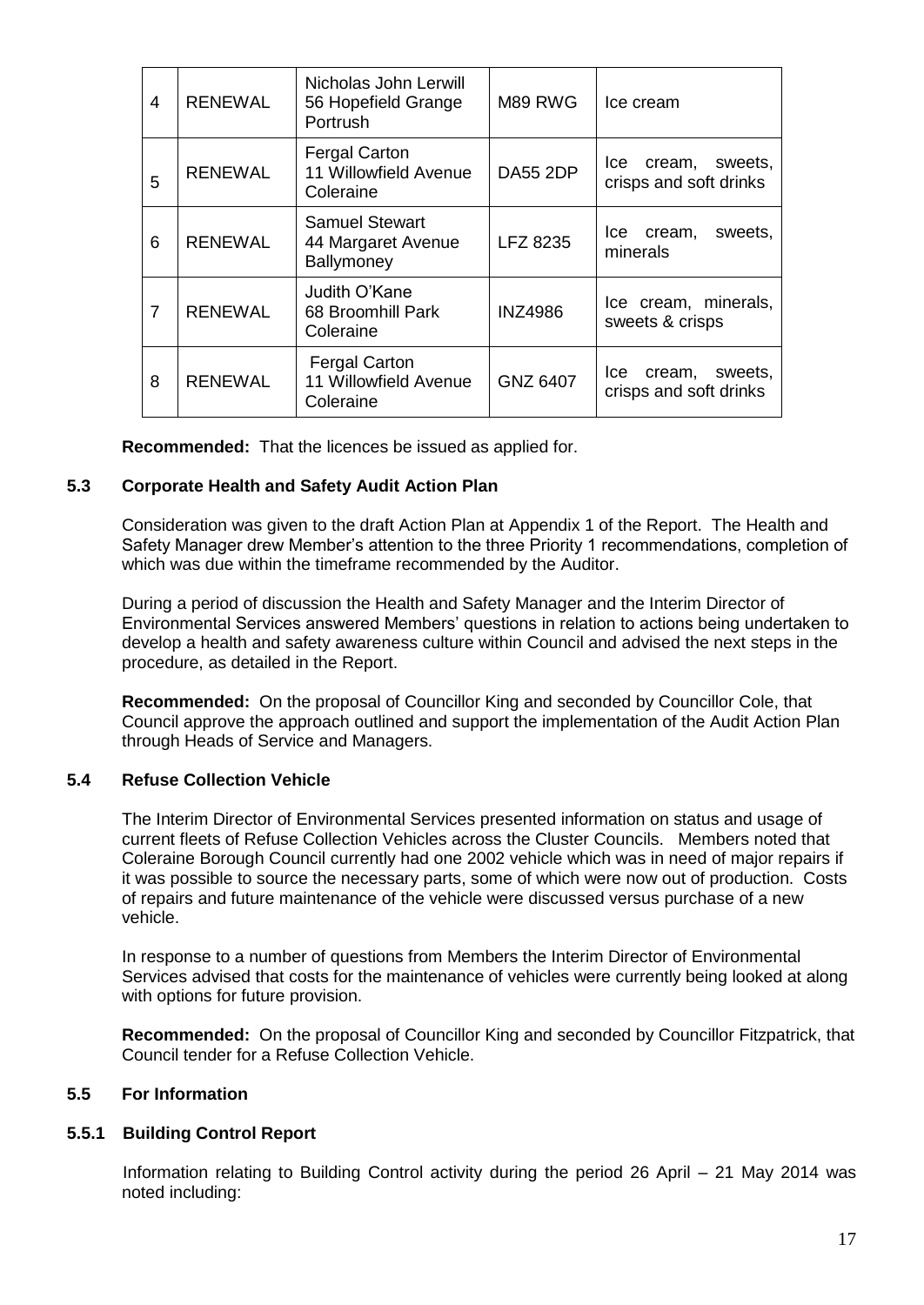- Applications:
	- o 17 applications had been received for assessment.
	- o 68 applications had been recommended for Building Control approval.
	- o 447 inspections had been carried out.

# **5.5.2 Dangerous Structures**

In response to Members' requests, Officers would carry out the following actions:

- i) 29 Abbey Street, Coleraine: the Interim Director of Environmental Services would bring a report on this property, to include timeframes for making good, back to Committee.
- ii) Killure Old School: the Interim Director of Environmental Services would ask Building Control to look at this building and report back to Committee.

# **7 CORRESPONDENCE**

There was no correspondence

## **8 ANY OTHER BUSINESS**

#### **8.1 Bus Shelters**

In response to a query from Councillor Fitzpatrick, the Head of Estates and Facilities advised that the Department for Regional Development (DRD) had been in consultation with Translink who had now secured their procedures for bus shelters, to include maintenance. He also advised that approximately 50 bus shelters in the Borough belonged to Council and maintenance of these would continue to be carried out by Council.

A report would be brought back to Committee when Translink's procedures had been clarified and confirmed.

# **8.2 Anti-social Behaviour in Portstewart**

Councillor Fitzpatrick referred to underage drinking which was taking place at Mullaghacall Park in Portstewart and asked that a scheme be identified to deter such activity. The Senior Environmental Health Officer advised that he would arrange a consultation between Environmental Health and PSNI to consider options.

#### **8.3 Cornerstone Project, Garvagh**

In response to a query raised by Councillor Cole about the quality of work carried out to plinths at this site, the Interim Director of Environmental Services would arrange for the issue to be investigated and a report brought back to Committee.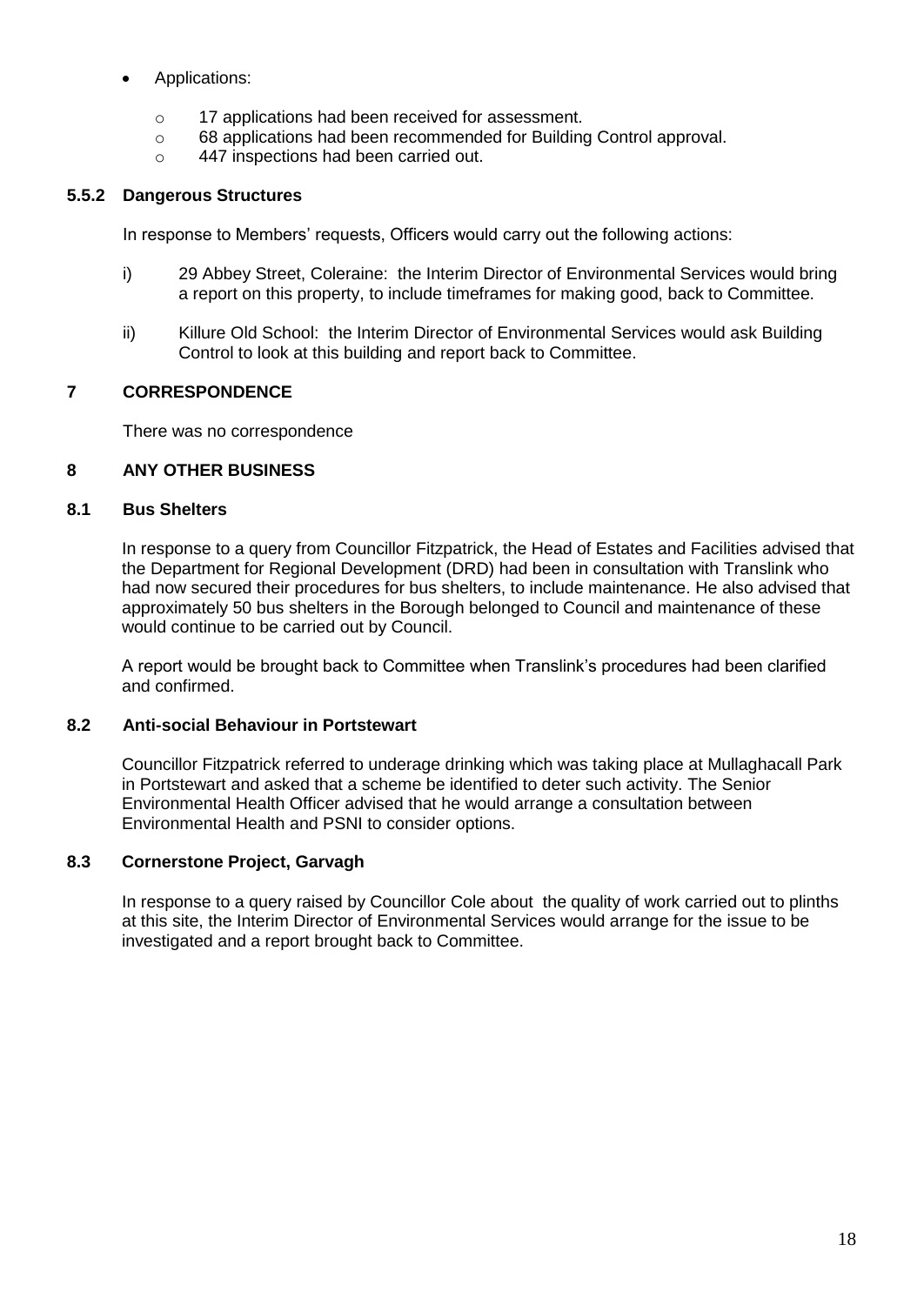| <b>Meeting</b> | <b>Leisure and Development Committee</b>                                                                                                                                                                            |
|----------------|---------------------------------------------------------------------------------------------------------------------------------------------------------------------------------------------------------------------|
| Date and Time  | 10 June 2014 at 6.30pm                                                                                                                                                                                              |
| Location       | Bann View Committee Room, Cloonavin                                                                                                                                                                                 |
| <b>Chair</b>   | Councillor W McCandless                                                                                                                                                                                             |
| <b>Present</b> | The Deputy Mayor, Cllr Y Boyle<br>Aldermen P Fielding and N Hillis<br>Councillors D Barbour, M Fielding, M Knight-McQuillan, R Loftus<br>and S Quigley                                                              |
| In Attendance  | Corporate Director of Leisure and Development, Head of<br>Development Services, Head of Leisure Services, Healthy Living<br>and Sport Manager (Items $1 - 7.5.2$ ), Project Manager and<br>Administrative Assistant |

# **1 APOLOGIES**

Apologies were recorded for Aldermen Hickey and McClure and Councillor Sugden.

#### **2 THANKS**

Councillor McCandless thanked Members, the Corporate Director of Leisure and Development and Officers for their support during his year as Chair, which had been a pleasure to fulfil. The Deputy Mayor thanked Councillor McCandless for his work during the year.

#### **3 APPOINTMENT OF VICE CHAIR**

It was proposed by Councillor Quigley, seconded by the Deputy Mayor and agreed that Councillor McCandless be appointed Vice Chair.

Councillor McCandless thanked Members for his appointment.

#### **4 CHAIR'S BUSINESS**

There was no Chair's business.

#### **5 DECLARATIONS OF INTEREST**

There were no declarations of interest.

#### **6 REQUESTS FOR PRESENTATIONS**

There were no requests for presentations.

# **7 LEISURE AND DEVELOPMENT SERVICES' REPORT**

Consideration was given to the Leisure and Development Services Report (previously supplied).

#### **7.1 Proposed Fees and Charges 2014-2015 - Rugby Avenue Synthetic Pitches**

The Corporate Director of Leisure and Development outlined the following schedule of proposed fees and charges for the new synthetic pitch facilities at Rugby Avenue Playing Fields (Phase 1 North Coast Sports Village):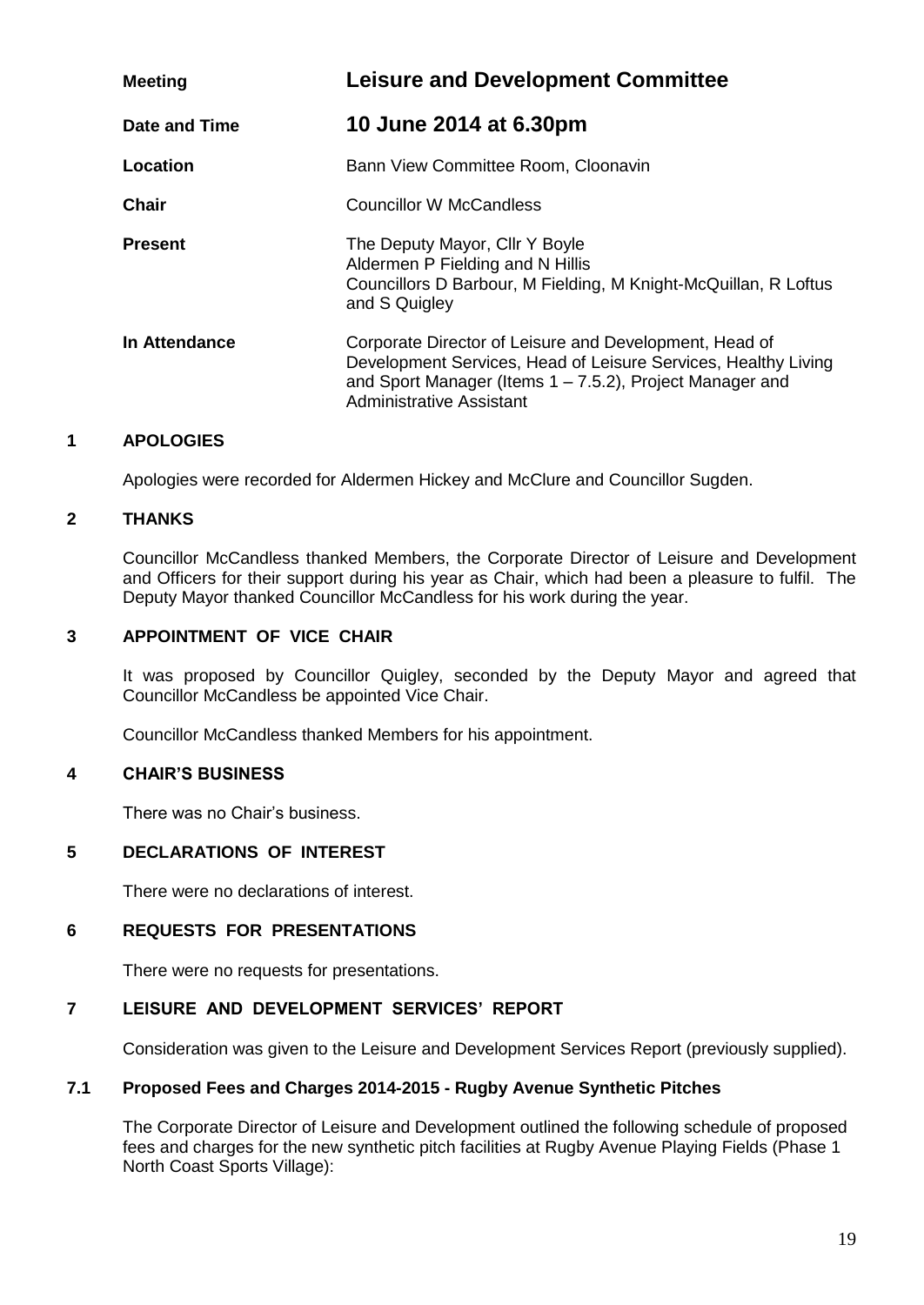|                       | Per Hr | Per Hr WL | $\frac{1}{2}$ PH   | $\frac{1}{2}$ PH WL |
|-----------------------|--------|-----------|--------------------|---------------------|
| <b>Adult</b>          | £ 35   | £50       | £17.50             | £25                 |
| <b>Juv/Schools/NR</b> | £ 20   | £35       | <b>C</b> ic<br>∼ י | £1<br>'.50          |

WL - with lights

Juvenile/Schools rate Mon-Fri up to 5.00pm. Neighbourhood Renewal (NR) rate applicable any time.

The proposed charges had been developed in context of the current economic climate and the social responsibility that Council had to meet the needs and influence the lifestyle and well-being of the citizens. They also sought to ensure that Neighbourhood Renewal (tackling deprivation) linkages which were key to the capital funding secured from DCAL/Sport NI were achievable through making the facilities accessible to programmes and community groups from those areas.

**Recommended:** On the proposal of Councillor Loftus and seconded by Alderman Fielding that Council agree the proposed schedule of Fees and Charges for 2014-2015, as a pilot price to make the facilities as accessible as possible to as many user groups as possible, for the remainder of Coleraine Borough Council's tenure.

# **7.2 Community Support Plan 2014-2015 – Garvagh Community Building**

The Head of Development Services advised Members that the 2014-2015 Community Support Plan included support for the community operated centre in Garvagh known as the GADDA building (Garvagh Development Trust) and a written application had been received from the organisation. The centre had been funded to promote and support community activity in a rural area in order to enable community development and good relation activities.

A total of up to £10,000 had been allowed within the budget for 2014-2015 to support this activity in line with Council's commitment as stated in the Community Support Plan 2014-2015.

As part of an agreement to fund, the centre would deliver the following services:

- The promotion and support of community activity for all sections of the community.
- The provision of a physical resource which would provide opportunities for the delivery of a range of social and recreational, educational and environmental activities to all sections of the community providing equality of opportunity in all aspects of the centres activities, in particular with regard to access and participation.
- Pursue and access additional sources of income to contribute to the overall sustainability of the organisation.

The Group's proposal had been considered together with monitoring data on their performance during 2013/2014. A summary of key results were detailed in Annex A Appendix 1 of the Report.

**Recommended:** That funding of £10,000 be awarded to Garvagh Development Trust for the provision of access to community facilities and activities in the GADDA building for 2014-2015 as contained in the Community Support Plan.

#### **7.3 Recreation Grounds and Dunluce Centre V4 Report**

The Head of Development Services provided a short presentation on the V4 Report on the Market Testing of the Recreation Grounds and Dunluce Centre, Portrush.

The Market Testing Summary was as follows:

- Low population curtails large scale commercial leisure developers (at present)
- Interest from development consortia
- Dunluce Centre scope for social enterprise
- Recreation Grounds adventure golf
- Procurement routes to be advised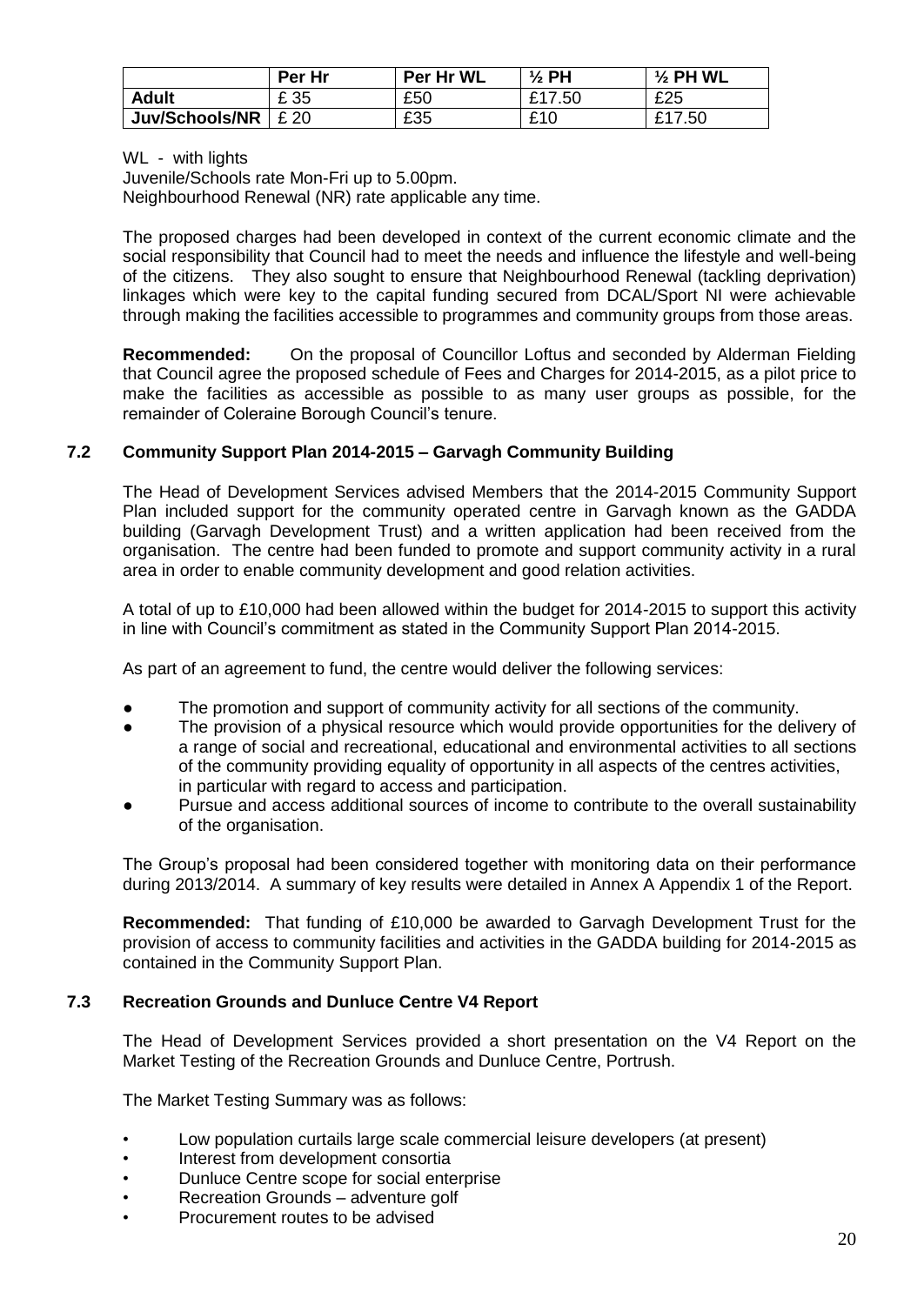# **Recreation Grounds**

- High quality adventure golf (on 4 courts)
- Playpark
- New pavilion
- Improvements to tennis courts
- Possible convert 2 multi purpose courts
- Other suitable attraction
- Environmental improvement scheme
- Mix of public/private funding

# **Dunluce Centre Options**

- a) Go to market with commercial call
- b) Pursue a social enterprise for sustainable youth orientated facility combining indoor adventure activities, attractions appealing to visitors and local community hub. Early stage financial support from Council.

**Recommended:** That Council approves:

- i) Option (b) the concept of a social enterprise scheme for the Dunluce Centre, Portrush;
- ii) the model of adventure golf etc. for the Recreation Grounds, Portrush; and
- iii) that Officers work towards delivery on each site with proposals being brought back to Committee for further consideration.

# **7.4 CAUS Urban Plaza/Skateboard Park at Metropole Park, Portrush**

The Corporate Director of Leisure and Development advised Members that a request had been received from CAUS (Causeway Urban Sports) for use of a section of land at the Metropole Park, Portrush on which to build an urban plaza/skateboard park. Approval had been given in principle pending the outcome of the report on future uses of the Dunluce Centre and surrounding area.

As there was no perceived conflict between the future use of the Centre and an urban plaza development on a section of the Metropole Park it was suggested that Officers confirm the approval of Council to offer the land and engage with the CAUS representatives with a view to securing a lease arrangement. This would support grant applications by CAUS to secure funding for the project.

**Recommended:** On the proposal of Councillor Fielding and seconded by Alderman Hillis that Council approves the offer of land to CAUS for an urban plaza/skateboard park at Metropole Park, Portrush and requests Officers to prepare a lease agreement.

# **7.5 Dereliction Intervention Fund**

Members noted that a submission had been made to the Department of the Environment's Dereliction Intervention Fund 2014-15 on 30 May 2014. Seven schemes from across the Borough had been submitted, with a total bid value of £56,875, as follows:

- 49/55 Maghera Street, Kilrea
- 11/12 The Diamond, Kilrea
- 32 Bridge Street, Kilrea
- 25 Main Street, Garvagh
- The Windsor Hotel Site, 4-8 The Promenade, Portstewart
- 57, 59, 61 Coleraine Road, Portrush
- 21 Lansdowne Crescent Portrush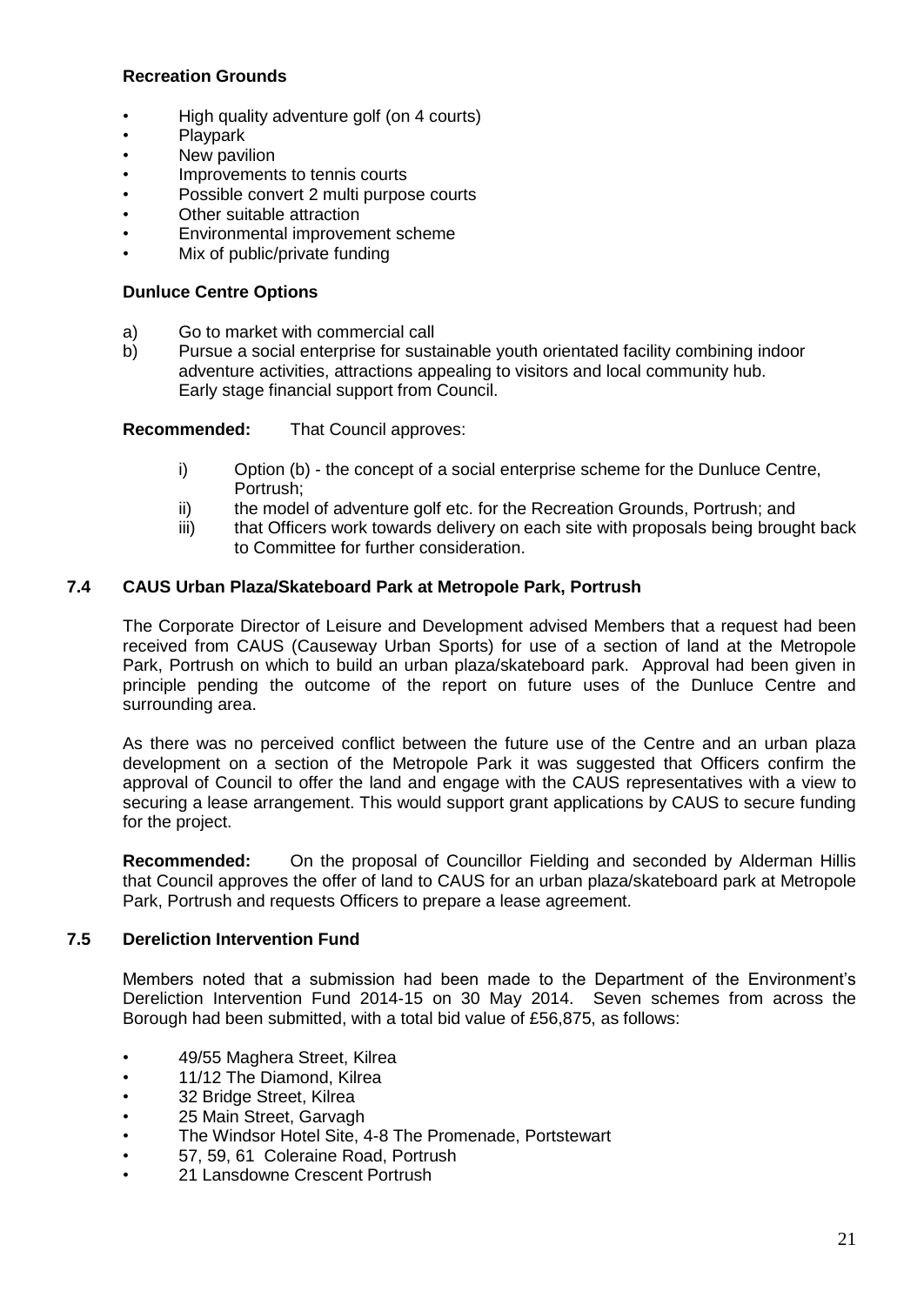The Department had not indicated when they would announce the successful bids but any funded works must be completed by 31 January 2015.

#### **7.6 Market Yard Funding Heritage Lottery Fund (HLF) HG-09-01722 'Irish History Starts Here'**

In September 2010 Council received a Heritage Lottery Grant award for £500,000 towards the interpretative fit out of Coleraine Museum at Market Yard. This award was subject to the following criteria:

Council securing the funding for the capital project Project completion by 30 September 2014

As of 7 April 2014, Heritage Lottery Fund understand that funding has not been secured and have withdrawn the grant with immediate effect. Members noted that HLF had reassured Council that they would be welcome to submit a fresh application.

#### **8 CORRESPONDENCE**

There was no correspondence.

#### **9 ANY OTHER BUSINESS**

#### **9.1 Community Development Group**

Following a query regarding the present system regarding the Community Development Group the Head of Development Services would prepare a report for Members detailing the existing process.

#### **9.2 Public Toilets – Portrush**

Reference was made to the number of public toilets available in Portrush. The Interim Director of Environmental Services would provide a report to the Committee.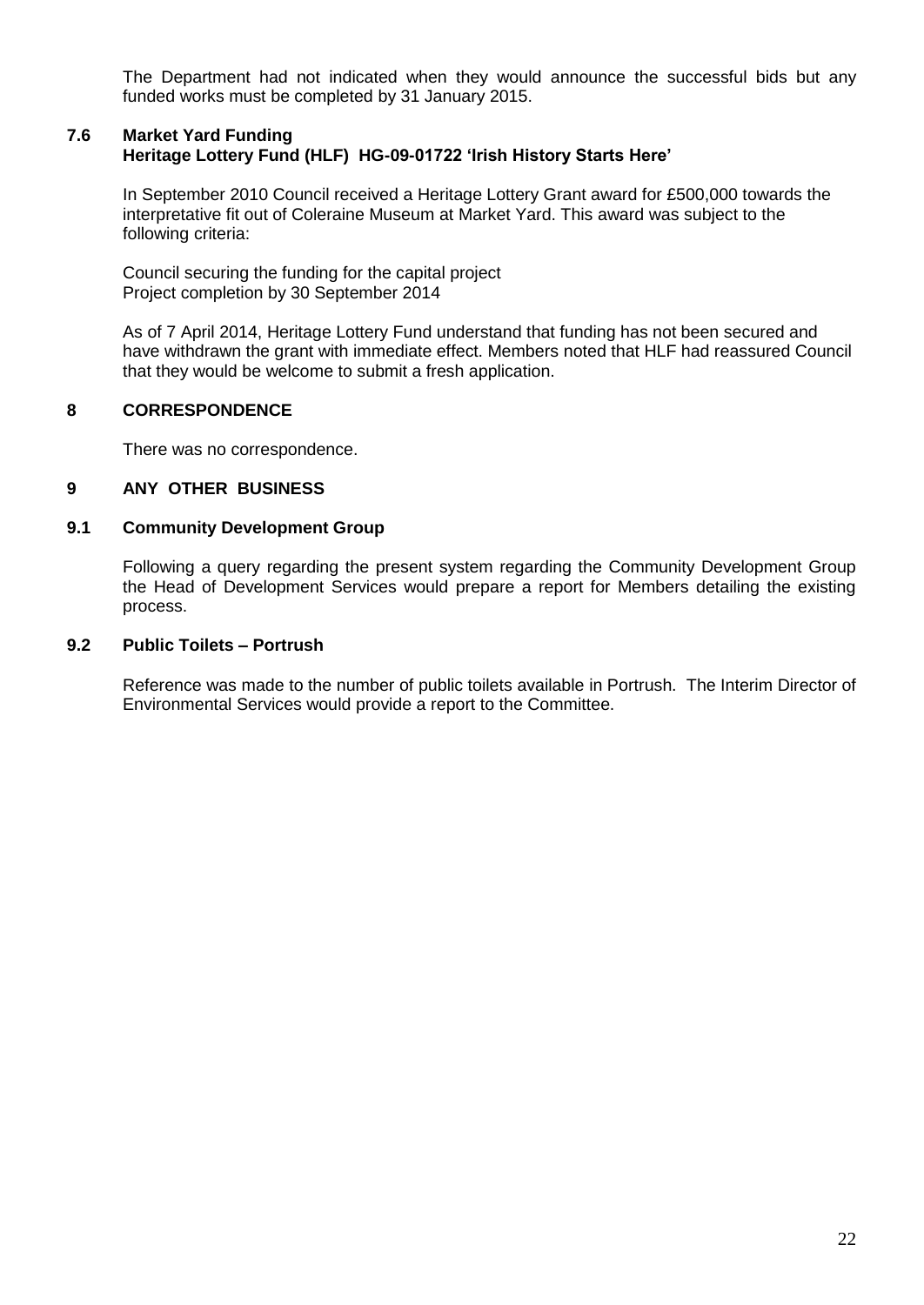| <b>Meeting</b> | <b>CORPORATE AFFAIRS COMMITTEE</b>                                                                                                                                                                                          |  |
|----------------|-----------------------------------------------------------------------------------------------------------------------------------------------------------------------------------------------------------------------------|--|
| Date and Time  | 17 June 2014 at 6:30pm                                                                                                                                                                                                      |  |
| Location       | <b>Bann View Committee Room</b>                                                                                                                                                                                             |  |
| <b>Chair</b>   | <b>Councillor B Fitzpatrick</b>                                                                                                                                                                                             |  |
| <b>Present</b> | Aldermen P Fielding and J McClure (items 7 - 9)<br>Councillors D Barbour, T Clarke (items $6 - 9$ ), S Cole, M Fielding,<br>D Harding, S Quigley and C Sugden (items $6 - 9$ )                                              |  |
| In Attendance  | Town Clerk and Chief Executive, Assistant Director of Corporate<br>Services (items 1 – 7.1.1), Democratic Services Manager (items 1<br>- 7.1.1 and Business Support and Administration Manager (CE)<br>(items $1 - 7.1.1$ ) |  |

#### **1 APOLOGY**

An apology was recorded for Alderman Hickey.

# **2 APPOINTMENT OF VICE CHAIR**

Agreed: On the proposal of Councillor Barbour and seconded by Alderman Fielding, that Councillor Quigley be appointed Vice Chair of the Corporate Affairs Committee.

#### **3 CHAIR'S BUSINESS**

There was no Chair's business.

#### **4 DECLARATIONS OF INTEREST**

There were no declarations of interest.

#### **5 REQUESTS FOR PRESENTATIONS**

There were no requests for presentations.

#### **6 CHIEF EXECUTIVE'S REPORT**

Consideration was given to the Report of the Chief Executive (previously supplied).

#### **6.1 Coleraine Harbour Commissioners: Appointment of Chairman and Deputy Chairman**

The Chairman appointed under the terms of Section 4(a) of The River Bann Navigation Order until 30 June 2014 was currently Mr W Oliver and the Vice Chairman Mr J Millar. Mr Oliver and Mr Millar had served a one-year term to date and Members noted that the renewal practice was for appointees to serve a two-year term.

Recommended: In accordance with renewal practice, that Mr Oliver and Mr Millar be reappointed for a further one-year period to 30 June 2015.

#### **6.2 Finance**

#### **6.2.1 Accounts**

Accounts for May 2014 had been previously supplied.